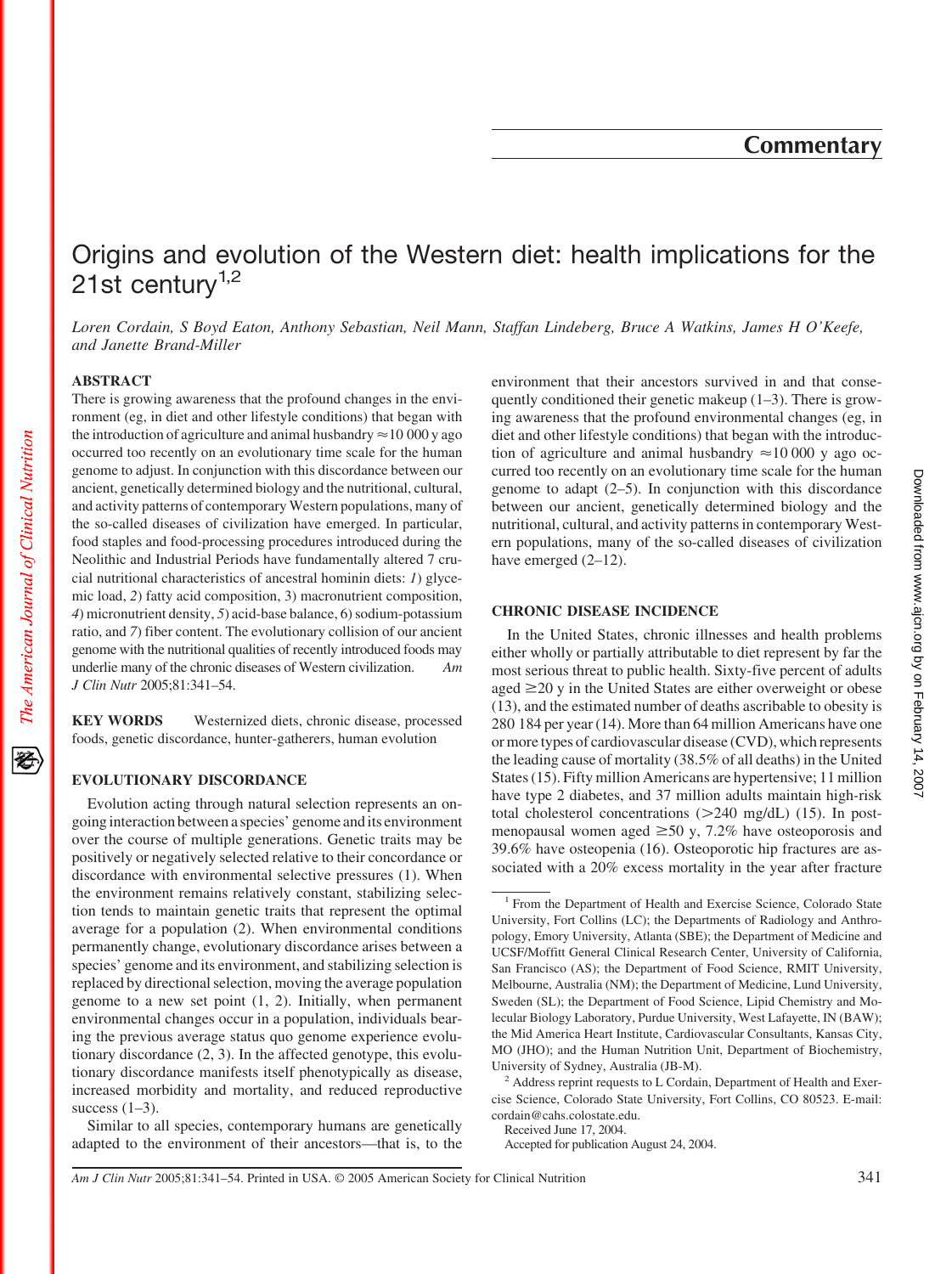**FIGURE 1.** The hominin fossil record. Species are indicated with the dates of the earliest and latest fossil record. Adapted from Wood (19).

(17). Cancer is the second leading cause of death (25% of all deaths) in the United States, and an estimated one-third of all cancer deaths are due to nutritional factors, including obesity (18).

# **HOMININ DIETARY CHARACTERISTICS**

In the 5–7 million-year period since the evolutionary emergence of hominins (bipedal primates within the taxonomic tribe hominini; note that the newer term *hominin* supplants the previous term, *hominid*)  $\geq$ 20 species may have existed (**Figure 1**) (19). Similar to historically studied hunter-gatherers (20, 21), there would have been no single universal diet consumed by all extinct hominin species. Rather, diets would have varied by geographic locale, climate, and specific ecologic niche. However, there are universal characteristics of preagricultural hominin diets that are useful in understanding how the current Western diet may predispose modern populations to chronic disease. Increasingly, clinical trials and interventions that use dietary treatments with nutritional characteristics similar to those found in preindustrial and preagricultural diets have confirmed the beneficial health consequences predicted by the template of evolutionary discordance theory.

# **NUTRITIONAL CHARACTERISTICS OF PRE- AND POSTAGRICULTURAL DIETS**

Before the development of agriculture and animal husbandry hominin dietary choices would have been necessarily limited to minimally processed, wild plant and animal foods. With the initial domestication of plants and animals, the original nutrient characteristics of these formerly wild foods changed, subtly at first but more rapidly with advancing technology after the Industrial Revolution. Furthermore, with the advent of agriculture, novel foods were introduced as staples for which the hominin genome had little evolutionary experience. More importantly, food-processing procedures were developed, particularly following the Industrial Revolution, which allowed for quantitative and qualitative food and nutrient combinations that had not previously been encountered over the course of hominin evolution. by on February 14, 2007 [www.ajcn.org](http://www.ajcn.org) Downloaded from

Downloaded from www.ajcn.org by on February 14, 2007

In contrasting pre- and postagricultural diets, it is important to consider not only the nutrient qualities and types of foods that likely would have been consumed by preagricultural hominins but to also recognize the types of foods and their nutrient qualities that could not have been regularly consumed before the development of agriculture, industrialization, and advanced technology. Food types that would have generally been unavailable to preagricultural hominins are listed in **Table 1** (22–24). Although dairy products, cereals, refined sugars, refined vegetable oils, and alcohol make up 72.1% of the total daily energy consumed by all people in the United States, these types of foods would have contributed little or none of the energy in the typical preagricultural hominin diet (20). Additionally, mixtures of foods listed in Table 1 make up the ubiquitous processed foods (eg, cookies, cake, bakery foods, breakfast cereals, bagels, rolls, muffins, crackers, chips, snack foods, pizza, soft drinks, candy, ice cream, condiments, and salad dressings) that dominate the typical US diet.

### **Dairy foods**

Hominins, like all mammals, would have consumed the milk of their own species during the suckling period. However, after weaning, the consumption of milk and milk products of other mammals would have been nearly impossible before the domestication of livestock because of the inherent difficulties in capturing and milking wild mammals. Although sheep were domesticated by  $\approx$  11 000 before present (BP) (25) and goats and cows by  $\approx$  10 000 BP (26, 27), early direct chemical evidence for dairying dates to 6100 to 5500 BP from residues of dairy fats found on pottery in Britain (28). Taken together, these data indicate that dairy foods, on an evolutionary time scale (Figure 1), are relative newcomers to the hominin diet.



移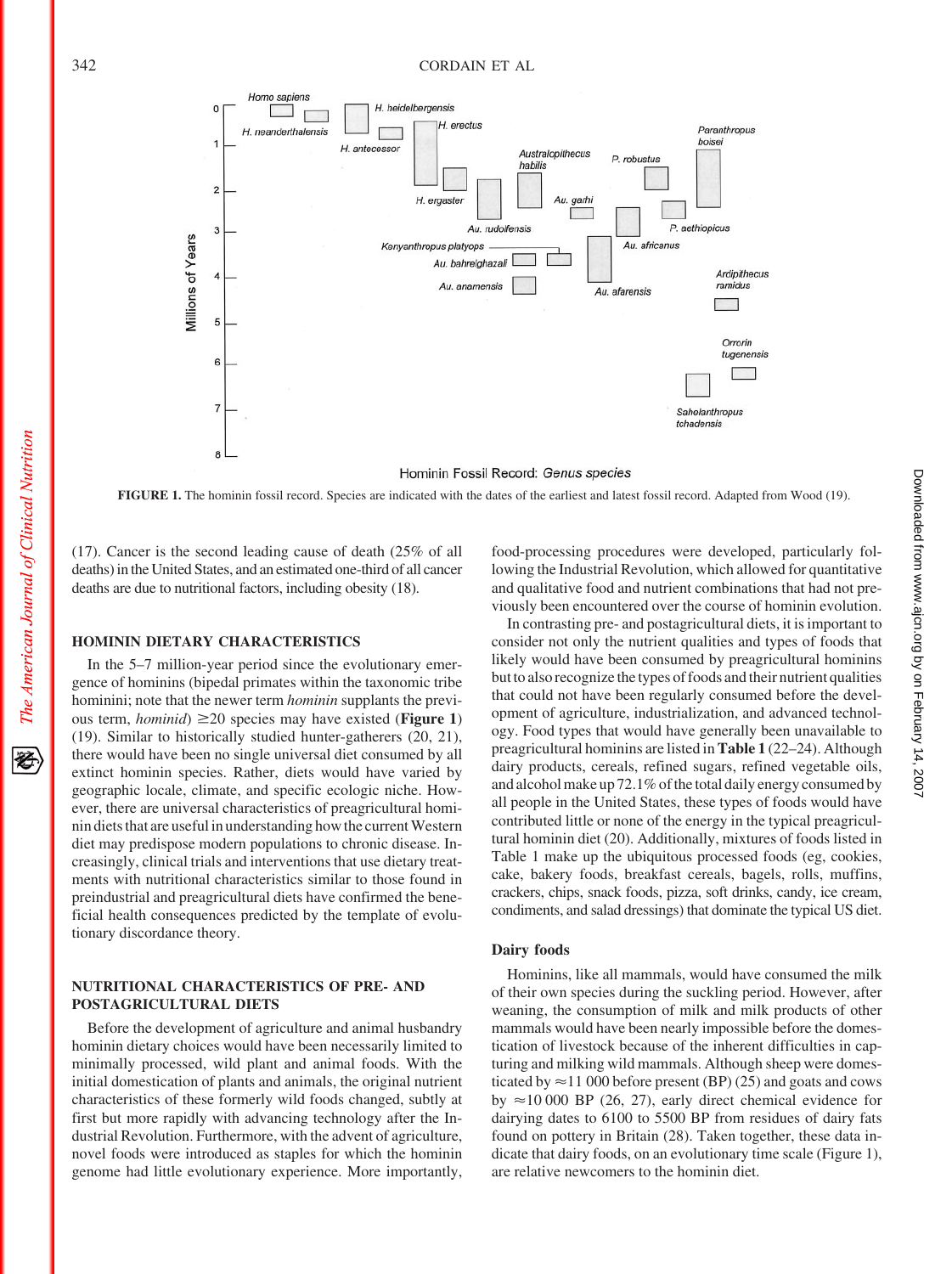Food and food types found in Western diets generally unavailable to preagricultural hominins*<sup>1</sup>*

| Food or food group             | Value                      |  |  |
|--------------------------------|----------------------------|--|--|
| Dairy products                 | $%$ of energy <sup>2</sup> |  |  |
| Whole milk                     | 1.6                        |  |  |
| Low-fat milk                   | 2.1                        |  |  |
| Cheese                         | 3.2                        |  |  |
| <b>Butter</b>                  | 1.1                        |  |  |
| Other                          | 2.6                        |  |  |
| Total                          | 10.6                       |  |  |
| Cereal grains                  |                            |  |  |
| Whole grains                   | 3.5                        |  |  |
| Refined grains                 | 20.4                       |  |  |
| Total                          | 23.9                       |  |  |
| Refined sugars                 |                            |  |  |
| Sucrose                        | 8.0                        |  |  |
| High-fructose corn syrup       | 7.8                        |  |  |
| Glucose                        | 2.6                        |  |  |
| <b>Syrups</b>                  | 0.1                        |  |  |
| Other                          | 0.1                        |  |  |
| Total                          | 18.6                       |  |  |
| Refined vegetable oils         |                            |  |  |
| Salad, cooking oils            | 8.8                        |  |  |
| Shortening                     | 6.6                        |  |  |
| Margarine                      | 2.2                        |  |  |
| Total                          | 17.6                       |  |  |
| Alcohol                        | 1.4                        |  |  |
| Total energy                   | 72.1                       |  |  |
| Added salt, as sodium chloride | $9.6^3$                    |  |  |

*<sup>1</sup>* Data adapted from references 22–24.

*<sup>2</sup>* In the US diet.

*<sup>3</sup>* Salt from processed foods, table salt use, and cooking; in g/d.

# **Cereals**

Because wild cereal grains are usually small, difficult to harvest, and minimally digestible without processing (grinding) and cooking, the appearance of stone processing tools in the fossil record represents a reliable indication of when and where cultures systematically began to include cereal grains in their diet (7). Ground stone mortars, bowls, and cup holes first appeared in the Upper Paleolithic (from 40 000 y ago to 12 000 y ago) (29), whereas the regular exploitation of cereal grains by any worldwide hunter-gatherer group arose with the emergence of the Natufian culture in the Levant  $\approx$  13 000 BP (30). Domestication of emmer and einkorn wheat by the descendants of the Natufians heralded the beginnings of early agriculture and occurred by 10 –11 000 BP from strains of wild wheat localized to southeastern Turkey (31). During the ensuing Holocene (10 000 y ago until the present), cereal grains were rarely consumed as year round staples by most worldwide hunter-gatherers (32, 33), except by certain groups living in arid and marginal environments (32, 34). Hence, as was the case with dairy foods, before the Epi-Paleolithic (10 000 –11 000 y ago) and Neolithic (10 000 to 5500 y ago) periods, there was little or no previous evolutionary experience for cereal grain consumption throughout hominin evolution.

In Table 1, it is shown that 85.3% of the cereals consumed in the current US diet are highly processed refined grains. Preceding the Industrial Revolution, all cereals were ground with the use



**FIGURE 2.** Per capita consumption of sucrose in England from 1815 to 1970. WWI, World War I; WWII, World War II. Adapted from Cleave (38).

of stone milling tools, and unless the flour was sieved, it contained the entire contents of the cereal grain, including the germ, bran, and endosperm (35). With the invention of mechanized steel roller mills and automated sifting devices in the latter part of the 19th century (35), the nutritional characteristics of milled grain changed significantly because the germ and bran were removed in the milling process, leaving flour comprised mainly of endosperm of uniformly small particulate size (35, 36). Accordingly, the widespread consumption of highly refined grain flours of uniformly small particulate size represents a recent secular phenomenon dating to the past 150–200 y (35).

### **Refined sugars**

The per capita consumption of all refined sugars in the United States in 2000 was 69.1 kg, whereas in 1970 it was 55.5 kg (24). This secular trend for increased sugar consumption in the United States in the past 30 y reflects a much larger worldwide trend that has occurred in Western nations since the beginning of the Industrial Revolution some 200 y ago (37). The per capita refined sucrose consumption in England steadily rose from 6.8 kg in 1815 to 54.5 kg in 1970 (38), as shown in**Figure 2**. Similar trends in refined sucrose consumption have been reported during the Industrial Era for the Netherlands, Sweden, Norway, Denmark, and the United States (39).

The first evidence of crystalline sucrose production appears about 500 BC in northern India (37). Before this time, honey would have represented one of the few concentrated sugars to which hominins would have had access. Although honey likely was a favored food by all hominin species, seasonal availability would have restricted regular access. Studies of contemporary hunter-gatherers show that gathered honey represented a relatively minor dietary component over the course of a year, despite high intakes in some groups during short periods of availability. In the Anbarra Aborigines of northern Australia, average honey consumption over four 1-mo periods, chosen to be representative of the various seasons, was 2 kg per person per year (40). In the Ache Indians of Paraguay, honey represented 3.0% of the average total daily energy intake over 1580 consumer days (41). Consequently, current population-wide intakes of refined sugars in Westernized societies represent quantities with no precedent during hominin evolution.

In the past 30 y, qualitative features of refined sugar consumption have changed concurrently with the quantitative changes. With the advent of chromatographic fructose enrichment technology in the late 1970s, it became economically feasible to manufacture high-fructose corn syrup (HFCS) in mass quantity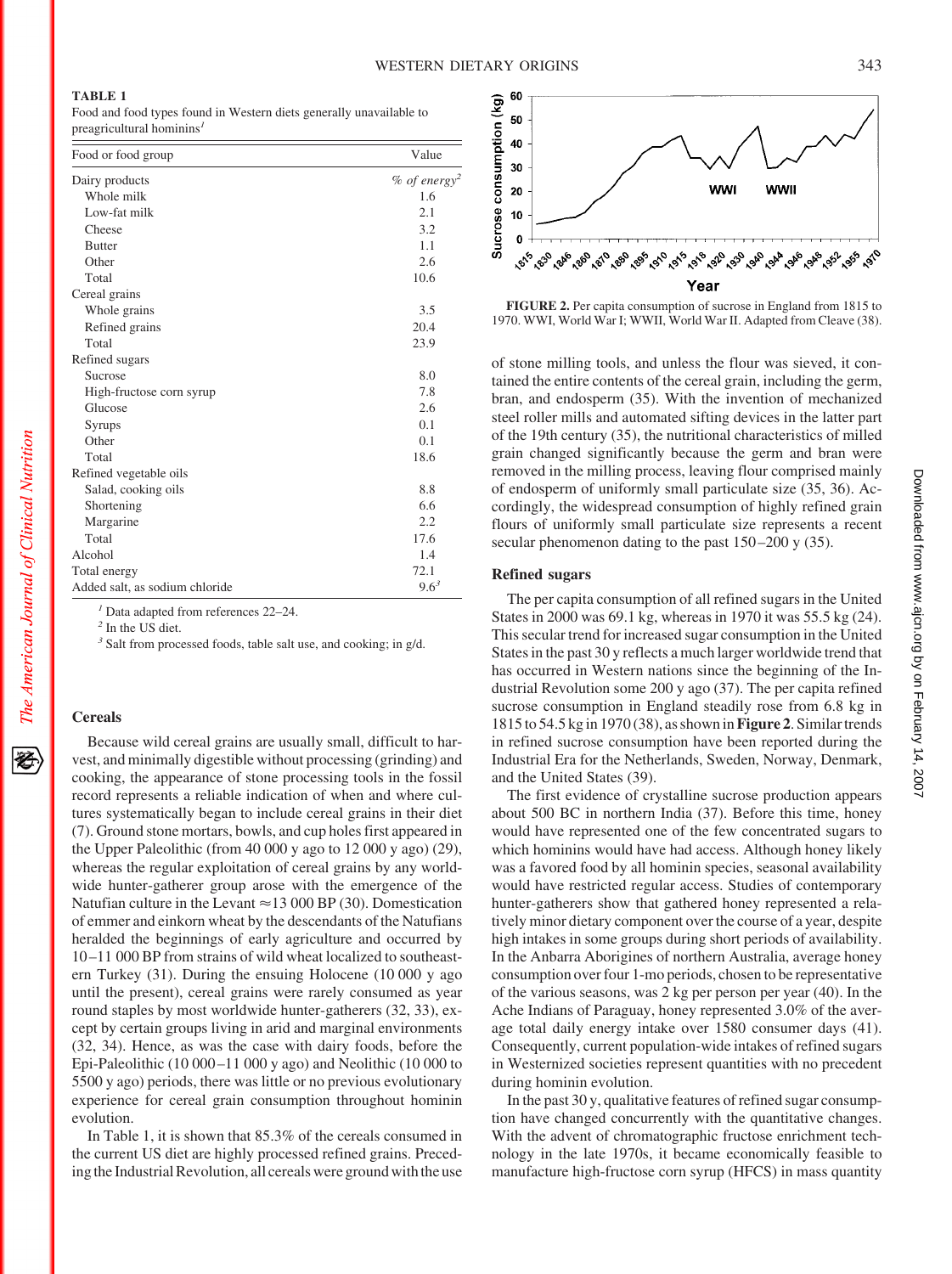



(42). The rapid and striking increase in HFCS use that has occurred in the US food supply since its introduction in the 1970s is indicated in **Figure 3**. HFCS is available in 2 main forms, HFCS 42 and HFCS 55, both of which are liquid mixtures of fructose and glucose (42% fructose and 53% glucose and 55% fructose and 42% glucose, respectively) (42). Increases in HFCS occurred simultaneously, whereas sucrose consumption declined (Figure 3). On digestion, sucrose is hydrolyzed in the gut into its 2 equal molecular moieties of glucose and fructose. Consequently, the total per capita fructose consumption (fructose from HFCS and fructose from the digestion of sucrose) increased from 23.1 kg in 1970 to 28.9 kg in 2000. As was the case with sucrose, current Western dietary intakes of fructose could not have occurred on a population-wide basis before industrialization and the introduction of the food-processing industry.

# **Refined vegetable oils**

In the United States, during the 90-y period from 1909 to 1999, a striking increase in the use of vegetable oils occurred (**Figure 4**). Specifically, per capita consumption of salad and cooking oils increased 130%, shortening consumption increased 136%, and margarine consumption increased 410% (22). These trends occurred elsewhere in the world and were made possible by the industrialization and mechanization of the oil-seed industry (43). To produce vegetable oils from oil-bearing seeds, 3 procedures can be used: *1*) rendering and pressing, *2*) expeller pressing, and *3*) solvent extraction (43). Oils made from walnuts, almonds, olives, sesame seeds, and flax seedslikely were first produced via the rendering and pressing process between 5000 and 6000 y ago. However, except for olive oil, most early use of oils seems to have been for nonfood purposes such as illumination, lubrication, and medicine (43).

The industrial advent of mechanically driven steel expellers and hexane extraction processes allowed for greater world-wide



**FIGURE 4.** Per capita consumption of vegetable oils in the United States from 1909 –1919 to 1990 –1999. Adapted from Gerrior and Bente (22).

vegetable oil productivity, whereas new purification procedures permitted exploitation of nontraditionally consumed oils, such as cottonseed (43). New manufacturing procedures allowed vegetable oils to take on atypical structural characteristics. Margarine and shortening are produced by solidifying or partially solidifying vegetable oils via hydrogenation, a process first developed in 1897 (44). The hydrogenation process produces novel *trans*fatty acid isomers (*trans* elaidic acid in particular) that rarely, if ever, are found in conventional human foodstuffs (44). Consequently, the large-scale addition of refined vegetable oils to the world's food supply after the Industrial Revolution significantly altered both quantitative and qualitative aspects of fat intake.

# **Alcohol**

In contrast with dairy products, cereal grains, refined sugars, and oils, alcohol consumption in the typical US diet represents a relatively minor contribution (1.4%) to the total energy consumed. The earliest evidence for wine drinking from domesticated vines comes from a pottery jar dated 7400 –7100 y BP from the Zagros Mountains in northern Iran (45), whereas the earliest archaeologic indication of the brewing of beer and beer consumption dates to the late fourth millennium BC from the Godin site in southern Kurdistan in Iran (46). The incorporation of distilled alcoholic beverages into the human diet came much later. During the period from  $\approx 800$  to 1300 AD, various populations in Europe, the Near East, and China learned to distill alcoholic beverages (47).

The fermentation process that produces wine takes place naturally and, without doubt, must have occurred countless times before humans learned to control the process. As grapes reach their peak of ripeness in the fall, they may swell in size and burst, thereby allowing the sugars in the juice to be exposed to yeasts growing on the skins and to produce carbon dioxide and ethanol (48). Because of seasonal fluctuations in fruit availability and the limited liquid storage capacity of hunter-gatherers, it is likely that fermented fruit drinks, such as wine, would have made an insignificant or nonexistent contribution to total energy in hominin diets before the Neolithic (49).

## **Salt**

The total quantity of salt included in the typical US diet amounts to 9.6 g/d (Table 1). About 75% of the daily salt intake in Western populations is derived from salt added to processed foods by manufacturers; 15% comes from discretionary sources (ie, cooking and table salt use), and the remainder (10%) occurs naturally in basic foodstuffs (50). Hence, 90% of the salt in the typical US diet comes from manufactured salt that is added to the food supply.

The systematic mining, manufacture, and transportation of salt have their origin in the Neolithic Period. The earliest salt use is argued to have taken place on Lake Yuncheng in the Northern Province of Shanxi, China, by 6000 BC (51). In Europe the earliest evidence of salt exploitation comes from salt mines at Cardona, Spain, dating to 6200 –5600 BP (52). It is likely that Paleolithic (the old stone age which began 2.6 million years ago and ended 10 000 –12 000 y ago) or Holocene (10 000 y ago to the present) hunter-gatherers living in coastal areas may have dipped food in seawater or used dried seawater salt in a manner similar to nearly all Polynesian societies at the time of European contact (53). However, the inland living Maori of New Zealand

豾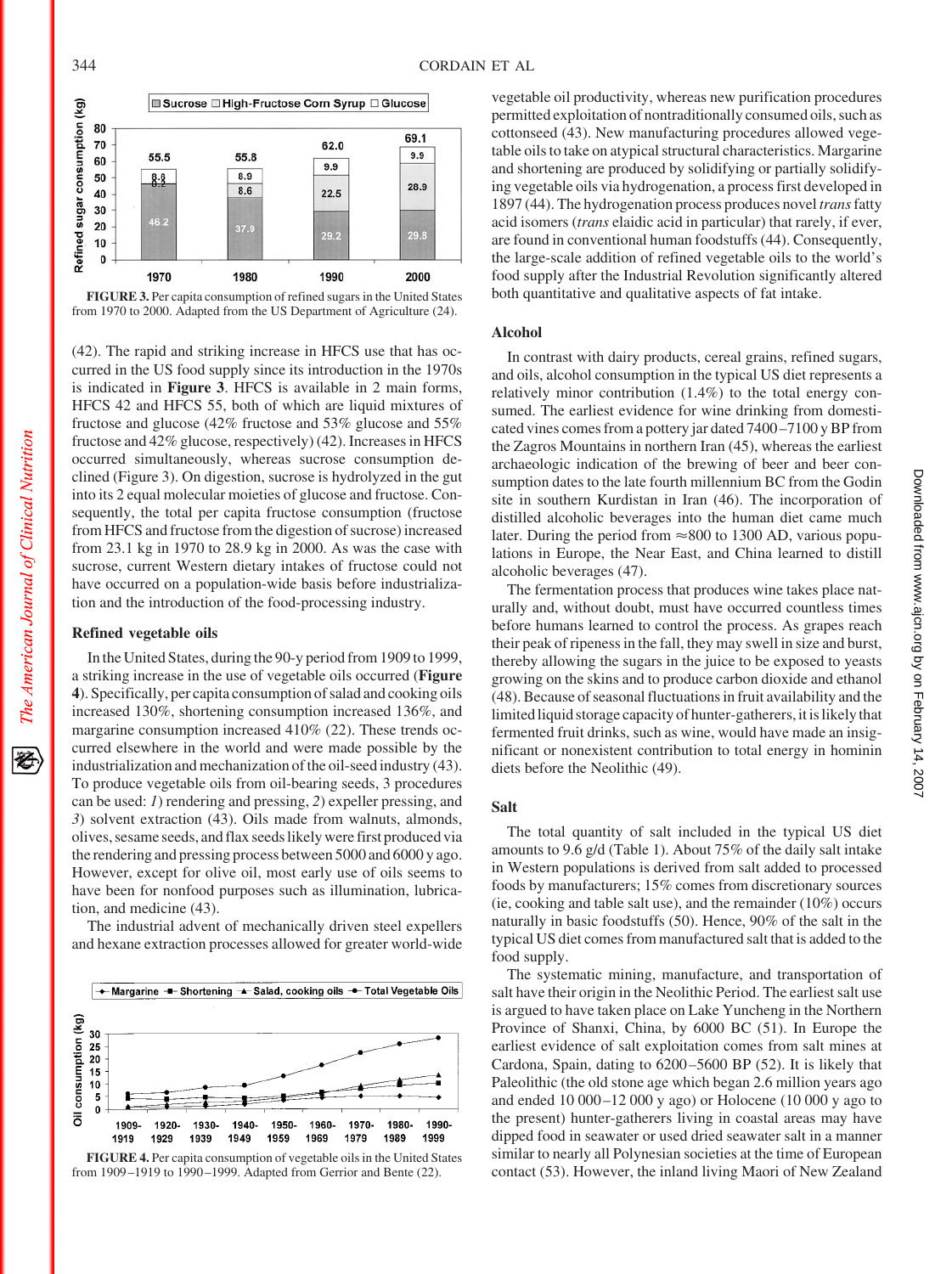

**FIGURE 5.** Seasonal fluctuations in percentage body fat in caribou. Adapted from Spiess (57).

lost the salt habit (53), and the most recently studied inland hunter-gatherers add no or little salt to their food on a daily basis (54). Furthermore, there is no evidence that Paleolithic people undertook salt extraction or took interest in inland salt deposits (55). Collectively, this evidence suggests that the high salt consumption ( $\approx$ 10 g/d) in Western societies has minimal or no evolutionary precedent in hominin species before the Neolithic period.

## **Fatty domestic meats**

Before the Neolithic period, all animal foods consumed by hominins were derived from wild animals. The absolute quantity of fat in wild mammals is dependent on the species body mass –larger mammals generally maintain greater body fat percentages by weight than do smaller animals (21, 56). Additionally, body fat percentages in wild mammals typically vary by age and sex and also seasonally in a cyclic waxing and waning manner with changing availability of food sources and the photoperiod (**Figure 5**) (57, 58). Hence, maximal or peak body fat percentages in wild mammals are maintained only for a few months during the course of a year, even for mammals residing at tropical and southern latitudes (59). In mammals, storage of excess food energy as fat occurs primarily astriacylglycerolsin subcutaneous and abdominal fat depots. The dominant  $(>50\%$  fat energy) fatty acids in the fat storage depots (adipocytes) of wild mammals are

saturated fatty acids (SFAs), whereas the dominant fatty acids in muscle and all other organ tissues are polyunsaturated fatty acids (PUFAs) and monounsaturated fatty acids (MUFAs) (11). Because subcutaneous and abdominal body fat stores are depleted during most of the year in wild animals, PUFAs and MUFAs ordinarily constitute most of the total carcass fat (11). MUFAs and PUFAs are the dominant fats in the edible carcass of caribou for all 12 mo of the year, as illustrated in **Figure 6** (11, 60–65). Because of the seasonal cyclic depletion of SFAs and enrichment of PUFAs and MUFAs, a year-round dietary intake of high amounts of SFAs would have not been possible for preagricultural hominins preying on wild mammals. Even with selective butchering by hominins, in which much of the lean muscle meat is discarded, MUFAs and PUFAs constitute the greatest percentage ( $>50\%$  of energy as fat) of edible fatty acids in the carcass of wild mammals throughout most of the year (Figure 6).

Beginning with the advent of animal husbandry, it became feasible to prevent or attenuate the seasonal decline in body fat (and hence in SFAs) by provisioning domesticated animals with stored plant foods. Furthermore, it became possible to consistently slaughter the animal at peak body fat percentage. Neolithic advances in food-processing procedures allowed for the storage of concentrated sources of animal SFAs (cheese, butter, tallow, and salted fatty meats) for later consumption throughout the year.

Technologic developments of the early and mid 19th century—such as the steam engine, mechanical reaper, and railroads—allowed for increased grain harvests and efficient transport of both grain and cattle, which in turn spawned the practice of feeding grain (corn primarily) to cattle sequestered in feedlots (66). In the United States before 1850, virtually all cattle were free range or pasture fed and were typically slaughtered at 4 –5 y of age (66). By about 1885, the science of rapidly fattening cattle in feedlots had advanced to the point that it was possible to produce a 545-kg steer ready for slaughter in 24 mo and that exhibited "marbled meat" (66). Wild animals and free-range or pasture-fed cattle rarely display this trait (11). Marbled meat results from excessive triacylglycerol accumulation in muscle interfascicular adipocytes. Such meat has a greatly increased



**FIGURE 6.** Seasonal variation in mean percentage body fat for mature male, immature male, and mature female caribou (57). Total body fat and total body protein, as a percentage of energy, were calculated from the respective mean values by weight by using the cubic regression equations developed by Cordain et al (20). The edible carcass mass was calculated by subtracting the mass of the bones (minus marrow), hide, hooves, antlers, blood, urine, and gastrointestinal contents from the total live weight. The mass of the edible organs and tissues were calculated from the allometric relation between body mass and organ and tissue mass (60-63). Edible carcass fatty acid composition was calculated by multiplying tissue and organ mass by fatty acid composition (% mass) in these tissues from values for caribou or similar ruminant species (11, 64, 65).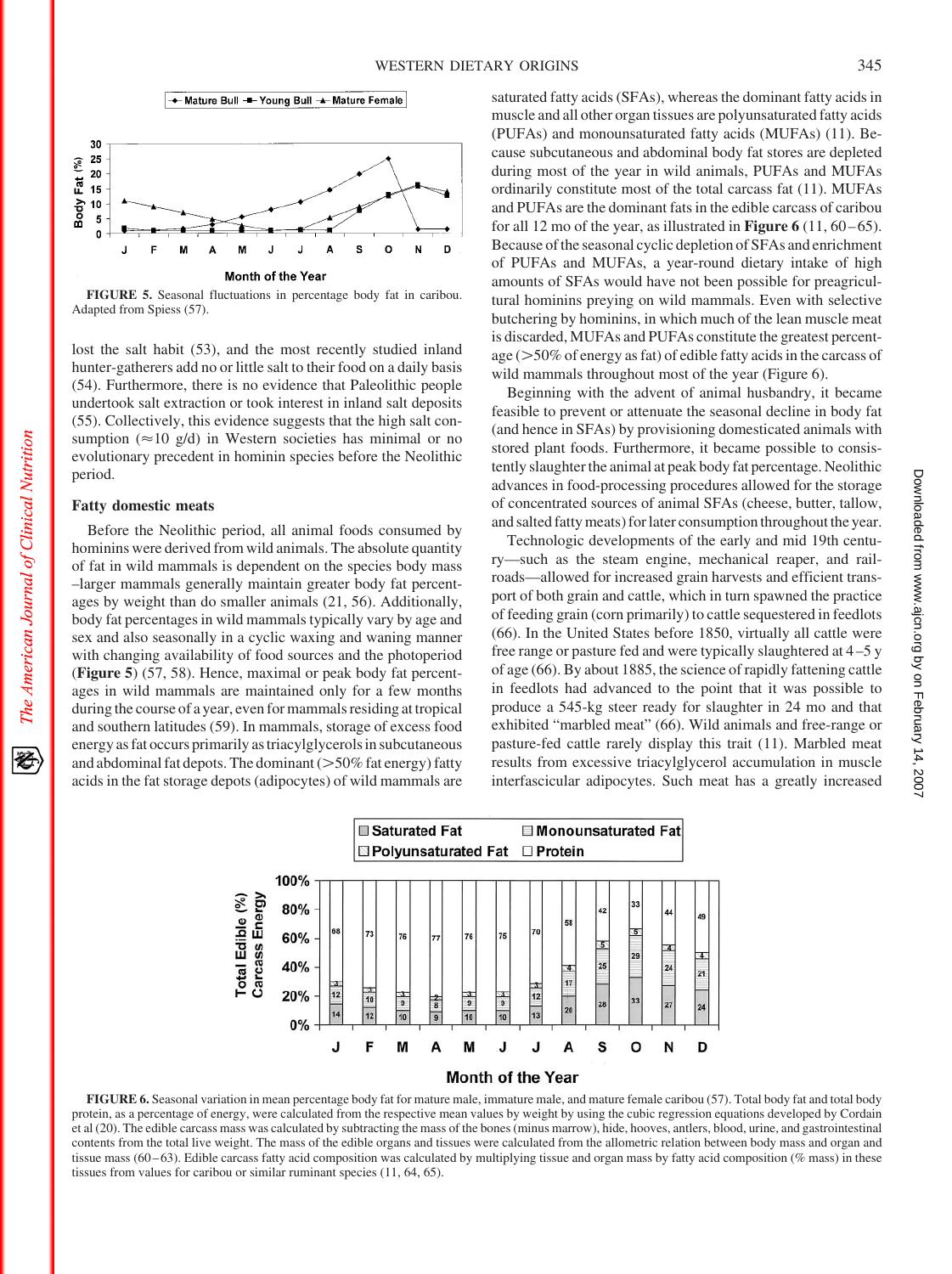SFA content, a lower proportion of  $n-3$  fatty acids, and more  $n-6$  fatty acids (11, 65).

Modern feedlot operations involving as many as 100 000 cattle emerged in the 1950s and have developed to the point that a characteristically obese (30% body fat) (67) 545-kg pound steer can be brought to slaughter in 14 mo (68). Although 99% of all the beef consumed in the United States is now produced from grain-fed, feedlot cattle (69), virtually no beef was produced in this manner as recently as 200 y ago (66). Accordingly, cattle meat (muscle tissue) with a high absolute SFA content, low  $n-3$ fatty acid content, and high  $n-6$  fatty acid content represents a recent component of human diets (11).

# **HEALTH RAMIFICATIONS OF FOODS IN THE NEOLITHIC AND INDUSTRIAL ERAS**

The novel foods (dairy products, cereals, refined cereals, refined sugars, refined vegetable oils, fatty meats, salt, and combinations of these foods) introduced as staples during the Neolithic and Industrial Eras fundamentally altered several key nutritional characteristics of ancestral hominin diets and ultimately had far-reaching effects on health and well-being. As these foods gradually displaced the minimally processed wild plant and animal foods in hunter-gatherer diets, they adversely affected the following dietary indicators *1*) glycemic load, *2*), fatty acid composition, *3*) macronutrient composition, *4*) micronutrient density, *5*) acid-base balance, *6*) sodium-potassium ratio, and *7*) fiber content.

# **Glycemic load**

The American Journal of Clinical Nutrition

The glycemic index, originally developed in 1981, is a relative comparison of the blood glucose raising potential of various foods or combination of foods based on equal amounts of carbohydrate in the food (70). In 1997, the concept of glycemic load (glycemic index x the carbohydrate content per serving size) was introduced to assess blood glucose raising potential of a food based on both the quality and quantity of dietary carbohydrate (71). **Table 2** shows that refined grain and sugar products nearly always maintain much higher glycemic loads than unprocessed fruits and vegetables. Unrefined wild plant foods like those available to contemporary hunter-gatherers typically exhibit low glycemic indices (73).

Acute elevations in blood glucose concentrations, along with increases in hormones secreted from the gut, stimulate pancreatic insulin secretion causing an acute rise in blood insulin concentrations. Consumption of mixed meals containing protein and fat combined with carbohydrate may lower the total glycemic and insulinemic response of the carbohydrate food alone (74). Nevertheless, it is established that repeated consumption of high glycemic index, mixed meals results in higher mean 24 h blood glucose and insulin concentrations when compared with low glycemic index, mixed meals of identical caloric content (75, 76).

Within the past 20 y, substantial evidence has accumulated showing that long term consumption of high glycemic load carbohydrates can adversely affect metabolism and health (71, 77, 78). Specifically, chronic hyperglycemia and hyperinsulinemia induced by high glycemic load carbohydrates may elicit a number of hormonal and physiologic changes that promote insulin resistance (71, 77, 78). Chronic hyperinsulinemia represents the

### **TABLE 2**

|                                    | Glycemic index | Glycemic load <sup>2</sup> |
|------------------------------------|----------------|----------------------------|
| Grain products                     |                |                            |
| Rice Krispies cereal <sup>3</sup>  | 82             | 72.0                       |
| Cornflakes <sup>3,4</sup>          | 81             | 70.1                       |
| Rice cakes <sup>5</sup>            | 78             | 63.6                       |
| Shredded wheat cereal <sup>6</sup> | 75             | 62.0                       |
| Graham wafers <sup>7</sup>         | 74             | 56.8                       |
| Cheerios cereal <sup>8</sup>       | 74             | 54.2                       |
| Rye crisp bread <sup>9</sup>       | 64             | 52.6                       |
| Vanilla wafers <sup>7</sup>        | 77             | 49.7                       |
| Stoned Wheat thins <sup>7</sup>    | 67             | 41.9                       |
| Corn chips <sup>10,11</sup>        | 63             | 39.9                       |
| Muesli bar $^{12}$                 | 61             | 39.3                       |
| Bagel                              | 72             | 38.4                       |
| Doughnuts                          | 76             | 37.8                       |
| White bread                        | 70             | 34.7                       |
| Whole-wheat bread                  | 71             | 32.7                       |
| All-bran cereal <sup>3,4</sup>     | 42             | 32.5                       |
| Sugar, sweets                      |                |                            |
| Jelly beans                        | 78             | 72.6                       |
| Lifesavers $^{13}$                 | 70             | 67.9                       |
| Table sugar (sucrose)              | 65             | 64.9                       |
| Mars bar <sup>14,15</sup>          | 65             | 40.4                       |
| Vegetables                         |                |                            |
| Baked potato                       | 85             | 21.4                       |
| Sweet potato                       | 61             | 14.8                       |
| Yam                                | 37             | 8.4                        |
| Rutabaga                           | 72             | 6.3                        |
| <b>Beets</b>                       | 64             | 6.3                        |
| Carrots                            | 47             | 4.7                        |
| Fruit                              |                |                            |
| Banana                             | 52             | 11.9                       |
| Grapes                             | 46             | 8.2                        |
| Kiwi fruit                         | 53             | 7.5                        |
| Pineapple                          | 59             | 7.3                        |
| Apple                              | 38             | 5.8                        |
| Pear                               | 38             | 5.7                        |
| Watermelon                         | 72             | 5.2                        |
| Orange                             | 42             | 5.0                        |
| Dairy foods                        |                |                            |
| Ice cream                          | 61             | 14.4                       |
| Yogurt, low-fat                    | 27             | 5.3                        |
| Skim milk                          | 32             | 1.6                        |
| Whole milk                         | 27             | 1.3                        |

*<sup>1</sup>* Data adapted from reference 72.

<sup>2</sup> Glycemic load = glycemic index  $\times$  carbohydrate content (in 100-g) portions); the glycemic reference is glucose with a glycemic index of 100. *<sup>3</sup>* Kellogg's Inc, London.

*<sup>4</sup>* Kellogg's Inc, Auckland, Australia and Battle Creek, MI.

*<sup>5</sup>* Rice Growers Co-op, Leeton, Australia.

- *<sup>6</sup>* Nabisco Brands Ltd, Toronto.
- *<sup>7</sup>* Christie Brown and Co, Toronto.
- 
- *<sup>8</sup>* General Mills Inc, Mississauga, Canada.

*<sup>9</sup>* Ryvita Company Ltd, Poole, United Kingdom.

*<sup>10</sup>* Smith's Snack Food Co, Adelaide, Australia.

*<sup>11</sup>* Old El Paso Foods Co, Mississauga, Canada.

*<sup>12</sup>* Uncle Toby's, North Ryde, Australia.

*<sup>13</sup>* Nestlé, Rhodes, Australia.

*<sup>14</sup>* Mars Confectionery, Ballarat, Australia.

*<sup>15</sup>* M & M Mars, Hackettstown, NJ.

primary metabolic defect in the metabolic syndrome (79). Diseases of insulin resistance are frequently referred to as "diseases of civilization" (5, 78, 79) and include: obesity, coronary heart

Glycemic indexes and glycemic loads of various food groups*<sup>1</sup>*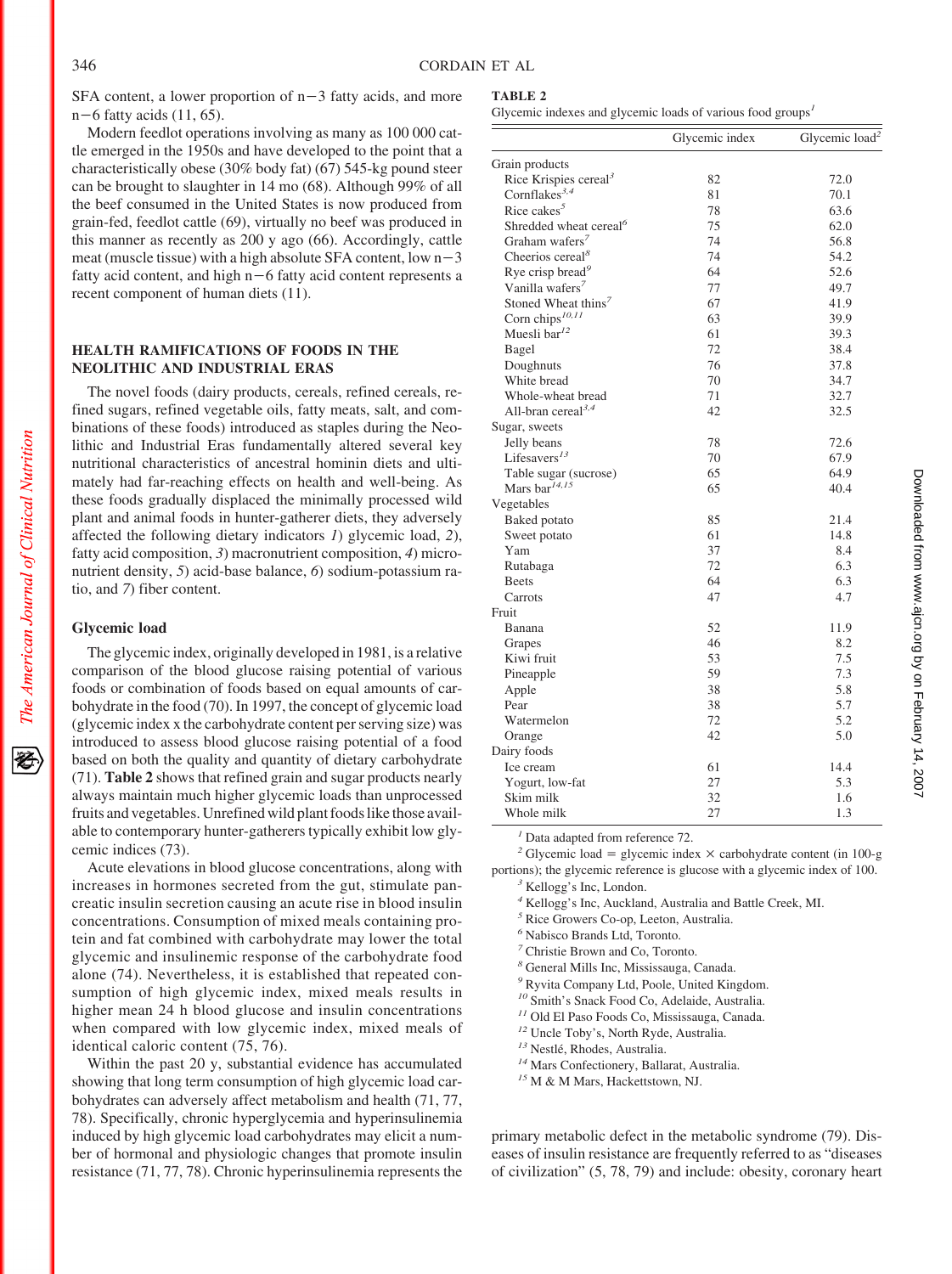disease (CHD), type 2 diabetes, hypertension, and dyslipidemia [elevated serum triacylglycerols, small-dense, LDL cholesterol and reduced HDL cholesterol]. It is likely that the metabolic syndrome may extend to other chronic illnesses and conditions that are widely prevalent inWestern societies, including: myopia (80), acne (81), gout (79), polycystic ovary syndrome, epithelial cell cancers (breast, colon, and prostate), male vertex balding, skin tags and acanthosis nigricans (78). Diseases of insulin resistance are rare or absent in hunter-gatherer and other less westernized societies living and eating in their traditional manner (5, 21, 82, 83).

In addition to high-glycemic-load carbohydrates, other elements of Neolithic and Industrial Era foods may contribute to the insulin resistance underlying metabolic syndrome diseases. Milk, yogurt, and ice cream, despite having relatively low glycemic loads (Table 2), are highly insulinotropic, with insulin indexes comparable with white bread (84). Fructose maintains a low glycemic index of 23 and a low glycemic load, but paradoxically it is routinely used to induce insulin resistance in laboratory rodents at high (35–65% of energy) dietary concentrations (85, 86). Diets containing lower concentrations (20% of energy) of fructose worsened insulin sensitivity in hyperinsulinemic men (87); more recently it was shown that fructose infusions in healthy men and women induce insulin resistance (88). Dietary fructose may contribute to insulin resistance via its unique ability among all sugars to cause a shift in balance from oxidation to esterification of serum nonesterified free fatty acids (89, 90).

In the typical US diet, sugars with a high glycemic load (HFCS 42, HFCS 55, sucrose, glucose, honey, and syrups) now supply 18.6% of total energy, whereas refined cereal grains with a high glycemic load supplies 20.4% of energy (Table 1). Hence,  $\geq$ 39% of the total energy in the typical US diet is supplied by foods that may promote the 4 proximate causes of insulin resistance: chronic and substantial elevations in plasma glucose (91, 92), insulin (93, 94), VLDL (95), and free fatty acid (96) concentrations. Although sugars and grains with a high glycemic load now represent a dominant element of the modern urban diet, these foods were rarely or never consumed by average citizens as recently as 200 y ago.

# **Fatty acid composition**

Chemically, fats are defined as acylglycerols— compounds in which a fatty acid molecule (acyl group) is linked to a glycerol molecule by an ester bond. Almost all dietary and storage fats are triacylglycerols, compounds in which 3 fatty acid molecules are bound to a single glycerol molecule. Fatty acids fall into 1 of 3 major categories: *1*) SFAs, *2*) MUFAs, and *3*) PUFAs. Additionally, essential PUFAs occur in 2 biologically important families, the  $n-6$  PUFAs and the  $n-3$  PUFAs. Substantial evidence now indicates that to prevent the risk of chronic disease, the absolute amount of dietary fat is less important than is the type of fat (97). Beneficial health-promoting fats are MUFAs and some PUFAs, whereas most SFAs and *trans* fatty acids are detrimental when consumed in excessive quantities (97). Furthermore, the balance of dietary  $n-6$  and  $n-3$  PUFAs is integral in preventing the risk of chronic disease and promoting health (97–99).

The Western diet frequently contains excessive saturated and *trans* fatty acids and has too little  $n-3$  PUFAs than  $n-6$  PUFAs (97–99). High dietary intakes of SFAs and *trans* fatty acids increase the risk of CVD by elevating blood concentrations of total and LDL cholesterol (97, 100 $-102$ ). n $-3$  PUFAs may reduce the risk of CVD via many mechanisms, including reductions in ventricular arrhythmias, blood clotting, serum triacylglycerol concentrations, growth of atherosclerotic plaques, and blood pressure (98). A 20% reduction in overall mortality and a 45% reduction in sudden death after 3.5 y were reported in subjects with preexisting CVD when given 850 mg  $n-3$  fatty acids, either with or without vitamin E (103). Higher dietary intakes of  $n-3$  fatty acids are also therapeutic in preventing or ameliorating many inflammatory and autoimmune diseases (99). Low- (22% energy) and high- (39% energy) fat diets that had identical ratios of PUFAs to  $SFAs$ ,  $n-6$  PUFAs to  $n-3$  PUFAs, and MUFAs to total fat produced no significant differences in total or LDL cholesterol after a 50-d trial (104). These data support the notion that fat quality is more important than fat quantity in regard to CVD risk.

Although much of the early work on the link between diet and CVD focused primarily on dietary fats and their effect on total and LDL-cholesterol concentrations, there are many other dietary elements that can operate synergistically to promote atherosclerosis. As was previously mentioned, carbohydrates with a high glycemic load encourage a proatherogenic blood profile by elevating triacylglycerols and small-dense LDLs, while reducing HDL cholesterol. Atherosclerosis is not just a "plumbing" problem involving excessive LDL cholesterol in the blood from excessive dietary SFAs, but also from chronic inflammation, which is essential in the formation of atherosclerotic plaques (105). A recent study suggested that the blood concentration of the inflammatory marker C-reactive protein (CRP) is a stronger predictor of CVD than is LDL cholesterol (106). High-glycemicload diets are associated with increased concentrations of CRP (107), as are low dietary intakes of  $n-3$  PUFAs (108), and diets that encourage weight loss reduce CRP (109) concentrations. These studies indicate how multiple interrelated qualities of Western diets and recently introduced Neolithic and Industrial Era foods may drive a variety of mechanisms that promote the development of chronic diseases.

The 6 major sources of SFAs in the United States diet are fatty meats, baked goods, cheese, milk, margarine, and butter (110). Five of these 6 foods would not have been components of hominin diets before the advent of animal husbandry or the Industrial Revolution. Because of the inherently lean nature of wild animal tissues throughout most of the year (Figure 5) and the dominance of MUFAs and PUFAs, high dietary levels of SFAs on a yearround basis (Figure 6) could not have exerted adverse selective pressure on the hominin genome before the development of agriculture.

The advent of the oil-seed processing industry at the beginning of the 20th century significantly raised the total intake of vegetable fat (Figure 4), which directly increased the dietary level of  $n-6$  PUFAs at the expense of a lowered level of  $n-3$  PUFAs because of the inherently higher concentrations of  $n-6$  PUFAs and lower concentrations of  $n-3$  PUFAs in most vegetable oils (111). The trend toward a higher ratio of  $n-6$  to  $n-3$  PUFAs was exacerbated as meat from grain fed cattle and livestock became the norm in the US diet over the past  $100y(11, 66)$ . In the current US diet, the ratio of  $n-6$  to  $n-3$  PUFAs has risen to 10:1 (112), whereas the ratio in hunter-gatherer diets predominant in wild animal foods (20, 21) has been estimated to be between 2:1 and 3:1 (11, 111).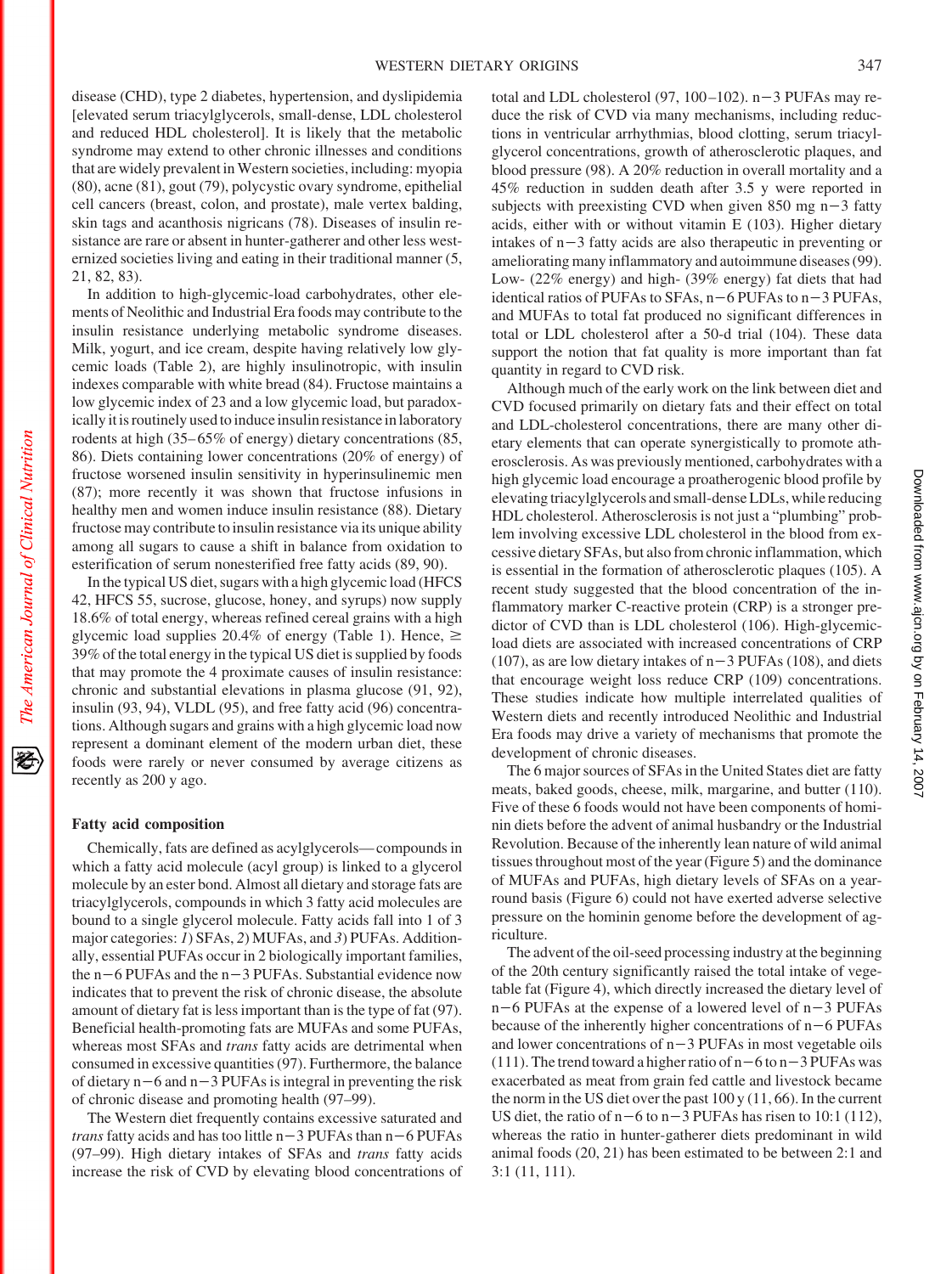The invention of the hydrogenation process in 1897 (44) allowed vegetable oils to become solidified and marketed as shortening or margarine and as foods containing hydrogenated vegetable oils. The hydrogenation process introduced a novel *trans* fatty acid (*trans* elaidic acid) into the human diet, which elevates blood cholesterol concentrations and leads to an increased risk of CVD (113). *trans* Fatty acids in the US diet are now estimated to constitute 7.4% of the total fatty acid intake (114).

# **Macronutrient composition**

In the present US diet, the percentage of total food energy derived from the 3 major macronutrients is as follows (23): carbohydrate (51.8%), fat (32.8%), and protein (15.4%). Current advice for reducing the risk of cardiovascular disease and other chronic diseases is to limit fat intake to 30% of total energy, to maintain protein at 15% of total energy, and to increase complex carbohydrates to 55– 60% of total energy (115, 116). Both the current US macronutrient intakes and suggested healthful levels differ considerably from average levels obtained from ethnographic (20) and quantitative (21) studies of hunter gatherers in which dietary protein is characteristically elevated (19-35% of energy) at the expense of carbohydrate (22–40% of energy) (20, 21). Although the macronutrient compositions of hominin diets during the Paleolithic period cannot be directly determined, recent isotopic data from Neanderthal (117) and Upper Paleolithic European (118) skeletons support the notion that protein consumption may have been substantially higher than current values.

An increasing body of evidence indicates that high-protein diets may improve blood lipid profiles (119 –123) and thereby lessen the risk of CVD. Wolfe and Giovannetti (121) have shown that the isocaloric substitution of protein (23% of energy) for carbohydrate in moderately hypercholesterolemic subjects resulted in significant decreases in total, LDL, and VLDL cholesterol and triacylglycerols and an increase in HDL cholesterol. Similar beneficial blood lipid changes have been observed in type 2 diabetic patients in conjunction with improvements in glucose and insulin metabolism (119, 120). Furthermore, highprotein diets have been shown to improve metabolic control in patients with type 2 diabetes (119, 120, 124). In obese women, hypocaloric, high-protein diets improved insulin sensitivity and prevented muscle loss, whereas hypocaloric, high-carbohydrate diets worsened insulin sensitivity and caused reductions in fatfree mass (125).

Epidemiologic evidence supports the clinical data, which shows a cardiovascular protective effect of dietary protein. Protein intake has been shown to be inversely related to CVD in a cohort of 80 082 women (126). Dietary protein is also inversely related to blood homocysteine concentration (127), an independent risk factor for CVD. Meat-eating populations have been shown to maintain lower plasma homocysteine concentrations than nonmeat eaters (128, 129). In numerous population studies, summarized by Obarzanek et al (130), higher blood pressure has been associated with lower intakes of protein. A 4-wk dietary intervention of hypertensive subjects showed that a high-protein diet (25% energy) was effective in significantly lowering blood pressure (131). Furthermore, many population studies have established that stroke mortality is inversely related to protein intake (132, 133).

Because protein has  $>$ 3 times the thermic effect of either fat or carbohydrate (134) and because it has a greater satiety value than do fat or carbohydrate (134, 135), increased dietary protein may

### **TABLE 3**

Percentages of all individuals aged  $\geq 2$  y not meeting 100% of the 1989 US recommended dietary allowances*<sup>1</sup>*

| Nutrient     | Value |
|--------------|-------|
|              | $\%$  |
| Vitamin B-12 | 17.2  |
| Niacin       | 25.9  |
| Phosphorus   | 27.4  |
| Riboflavin   | 30.0  |
| Thiamine     | 30.2  |
| Folate       | 33.2  |
| Vitamin C    | 37.5  |
| Iron         | 39.1  |
| Vitamin B-6  | 53.6  |
| Vitamin A    | 56.2  |
| Magnesium    | 61.6  |
| Calcium      | 65.1  |
| Zinc         | 73.3  |

*<sup>1</sup>* Values are the 2-d average of data collected from 1994 to 1996 (23).

represent an effective weight-loss strategy for the overweight or obese. Recent clinical trials have shown that calorie-restricted, high-protein diets are more effective than are calorie-restricted, high-carbohydrate diets in promoting (136–138) and maintaining (139) weight loss in overweight subjects while producing less hunger and more satisfaction (140).

### **Micronutrient density**

Refined sugars are essentially devoid of any vitamin or mineral (64). Accordingly, the consumption of refined sugar or foods containing refined sugar reduces the total vitamin and mineral (micronutrient) density of the diet by displacing more nutrientdense foods. A similar situation exists for refined vegetable oils, except that they contain 2 fat-soluble vitamins (vitamin E and vitamin K) (64). Because vegetable oils and refined sugars contribute  $\geq$ 36.2% of the energy in a typical US diet (Table 1), the widespread consumption of these substances— or foods made with them— has considerable potential to influence the risk of vitamin and mineral deficiencies.

The vitamins and minerals most frequently lacking in the US diet are listed in **Table 3**. At least half the US population fails to meet the recommended dietary allowance (RDA) for vitamin B-6, vitamin A, magnesium, calcium, and zinc, and 33% of the population does not meet the RDA for folate. Adequate dietary intake of both folate and vitamin B-6 prevents the accumulation of homocysteine in the bloodstream. Elevated blood concentrations of homocysteine represent an independent risk factor for the development of CVD, stroke, and deep vein thrombosis (141, 142).

The nutrient density in various food groups for the 13 vitamins and minerals most frequently lacking in the US diet are contrasted in **Table 4** (64, 143, 144). Because whole grains and milk maintain the next to the lowest nutrient density rankings, displacement of fruit, vegetables, lean meats, and seafood by these 2 staple food groups lowers the overall micronutrient density in the diet. Wild plant foods known to be consumed by huntergatherers generally maintain higher micronutrient concentrations than do their domesticated counterparts (4, 145), as does the muscle meat of wild animals (64). Consequently, the Neolithic introduction of dairy foods and cereal grains as staples would

The American Journal of Clinical Nutrition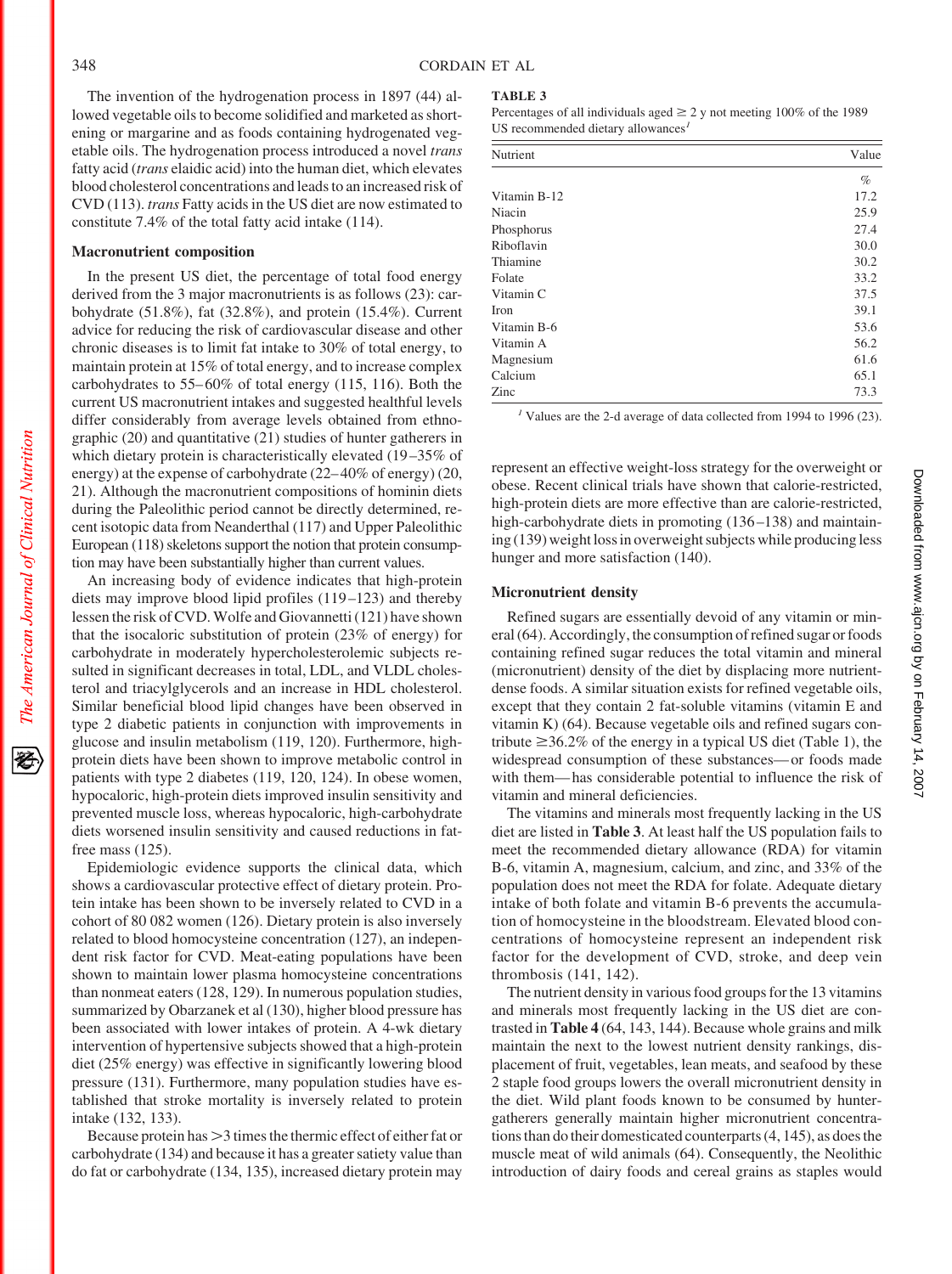The American Journal of Clinical Nutrition

Mean nutrient density of various foods groups (418-kJ samples)*<sup>1</sup>*

|                        | Whole grains<br>$(n = 8)$ | Whole milk<br>$(n = 1)$ | Fruit<br>$(n = 20)$ | Vegetables<br>$(n = 18)$ | Seafood<br>$(n = 20)$ | Lean meats<br>$(n = 4)$ | Nuts and seeds<br>$(n = 10)$ |
|------------------------|---------------------------|-------------------------|---------------------|--------------------------|-----------------------|-------------------------|------------------------------|
| Vitamin B-12 $(\mu$ g) | $0.00$ [4]                | $0.58$ [5]              | $0.00$ [4]          | $0.00$ [4]               | 7.42 [7]              | $0.63$ [6]              | $0.00$ [4]                   |
| Vitamin $B-3$ (mg)     | $1.12$ [4]                | $0.14$ [1]              | $0.89$ [3]          | $2.73$ [5]               | 3.19[6]               | 4.73 [7]                | $0.35$ [2]                   |
| Phosphorus (mg)        | 90[3]                     | 152 [5]                 | 33[1]               | 157[6]                   | 219 [7]               | 151[4]                  | 80 [2]                       |
| Riboflavin (mg)        | $0.05$ [2]                | $0.26$ [6]              | $0.09$ [3]          | $0.33$ [7]               | $0.09$ [4]            | $0.14$ [5]              | $0.04$ [1]                   |
| Thiamine (mg)          | $0.12$ [5]                | $0.06$ [1]              | $0.11$ [3]          | $0.26$ [7]               | $0.08$ [2]            | $0.18$ [6]              | $0.12$ [4]                   |
| Folate $(\mu g)$       | $10.3$ [4]                | $8.1$ [2]               | $25.0$ [6]          | 208.3 [7]                | 10.8 [3]              | $3.8$ [1]               | $11.0$ [5]                   |
| Vitamin $C$ (mg)       | 1.53 [3]                  | 74.2 [5]                | 221.3 [7]           | 93.6 [6]                 | 1.9[4]                | $0.1$ [1]               | $0.4$ [2]                    |
| $\Gamma$ Iron $(mg)$   | $0.90$ [4]                | $0.08$ [1]              | $0.69$ [2]          | 2.59 [7]                 | $2.07$ [6]            | $1.10$ [5]              | $0.86$ [3]                   |
| Vitamin $B-6$ (mg)     | $0.09$ [3]                | $0.07$ [1]              | $0.20$ [5]          | $0.42$ [7]               | 0.19[4]               | $0.32$ [6]              | $0.08$ [2]                   |
| Vitamin A (RE)         | 2[2]                      | 50 [5]                  | 94[6]               | 687 [7]                  | 32[4]                 | 1 <sub>[1]</sub>        | 2[3]                         |
| Magnesium (mg)         | 32.6 [4]                  | 21.9 [2]                | 24.6 [3]            | 54.5 [7]                 | $36.1$ [6]            | 18.0 [1]                | 35.8 [5]                     |
| Calcium $((mg))$       | 7.6[2]                    | 194.3 [7]               | 43.0 $[4]$          | 116.8 [6]                | $43.1$ [5]            | $6.1$ [1]               | $17.5$ [3]                   |
| $\text{Zinc}$ (mg)     | $0.67$ [4]                | $0.62$ [3]              | $0.25$ [1]          | $1.04$ [5]               | 7.6[7]                | 1.9[6]                  | $0.6 \,[2]$                  |
| Sum rank score         | 44                        | 44                      | 48                  | 81                       | 65                    | 50                      | 38                           |

 $<sup>I</sup>$  Food types within food groups are based on the most commonly consumed foods in the US diet (135, 136). Values in brackets represent relative ranking</sup>  $(7 =$  highest;  $1 =$  lowest). The micronutrient concentrations for each food group were derived from reference 64. RE, retinol equivalents.

have caused the average micronutrient content of the diet to decline. This situation worsened as cereal milling techniques developed in the Industrial era allowed for the production of bread flour devoid of the more nutrient-dense bran and germ (35). The displacement of more nutrient-dense foods (eg, fruit, vegetables, lean meats, and seafood) by less-dense foods (refined sugars, grains, vegetable oils, and dairy products) and the subsequent decline in dietary vitamin and mineral density has far reaching health implications— consequences that not only promote the development of vitamin- deficiency diseases but also numerous infectious and chronic diseases (7).

### **Acid-base balance**

After digestion, absorption, and metabolism, nearly all foods release either acid or bicarbonate (base) into the systemic circulation (146, 147). As shown in **Table 5**, fish, meat, poultry, eggs,

**TABLE 5** Potential net acid (or base) loads of 17 food groups*<sup>1</sup>*

| Potassium<br>Protein<br>Protein<br>mEq/418 kJ<br>g/418 kJ<br>g/100 mEq potassium<br>8.1<br>16.8<br>207<br>7.6<br>242<br>18.4<br>4.7<br>287<br>13.4<br>2.4<br>8.3<br>339 |                  |
|-------------------------------------------------------------------------------------------------------------------------------------------------------------------------|------------------|
|                                                                                                                                                                         |                  |
|                                                                                                                                                                         |                  |
|                                                                                                                                                                         |                  |
|                                                                                                                                                                         |                  |
|                                                                                                                                                                         |                  |
|                                                                                                                                                                         |                  |
|                                                                                                                                                                         |                  |
| 18.4<br>18.0<br>159                                                                                                                                                     |                  |
| 0.8<br>982<br>7.1                                                                                                                                                       |                  |
| 6.4<br>5.7<br>90                                                                                                                                                        |                  |
| 2.6<br>3.2<br>153                                                                                                                                                       |                  |
|                                                                                                                                                                         |                  |
| 12.6<br>10.6<br>100                                                                                                                                                     |                  |
|                                                                                                                                                                         |                  |
| 3.8<br>2.5<br>86                                                                                                                                                        |                  |
| 9.4<br>16<br>1.6                                                                                                                                                        |                  |
| 18<br>11.8<br>2.2                                                                                                                                                       |                  |
| 62.3<br>41<br>25.7                                                                                                                                                      |                  |
| 34.3<br>21<br>6.8                                                                                                                                                       |                  |
| 35.5<br>15<br>5.6                                                                                                                                                       |                  |
| 43.5<br>24<br>10.0                                                                                                                                                      |                  |
|                                                                                                                                                                         |                  |
|                                                                                                                                                                         | 8<br>54.8<br>4.6 |

*<sup>1</sup>* Daily net acid load per 10 460-kJ hypothetical diet, for which a single food group is solely consumed; 32.9 mEq/d was added to baseline to account for diet-independent organic acid production. For example, the total net endogenous acid production for a 10 460-kJ diet of cereal grains =  $(1.1 \text{ mEq}) \times (10 \text{ 460})$  $kJ/418$  kJ) + 32.9 mEq = 60.4 mEq/d.

*<sup>2</sup>* Calculations were made with the use of previously described procedures (148). Positive and negative values represent acid-producing and base-producing equivalents, respectively.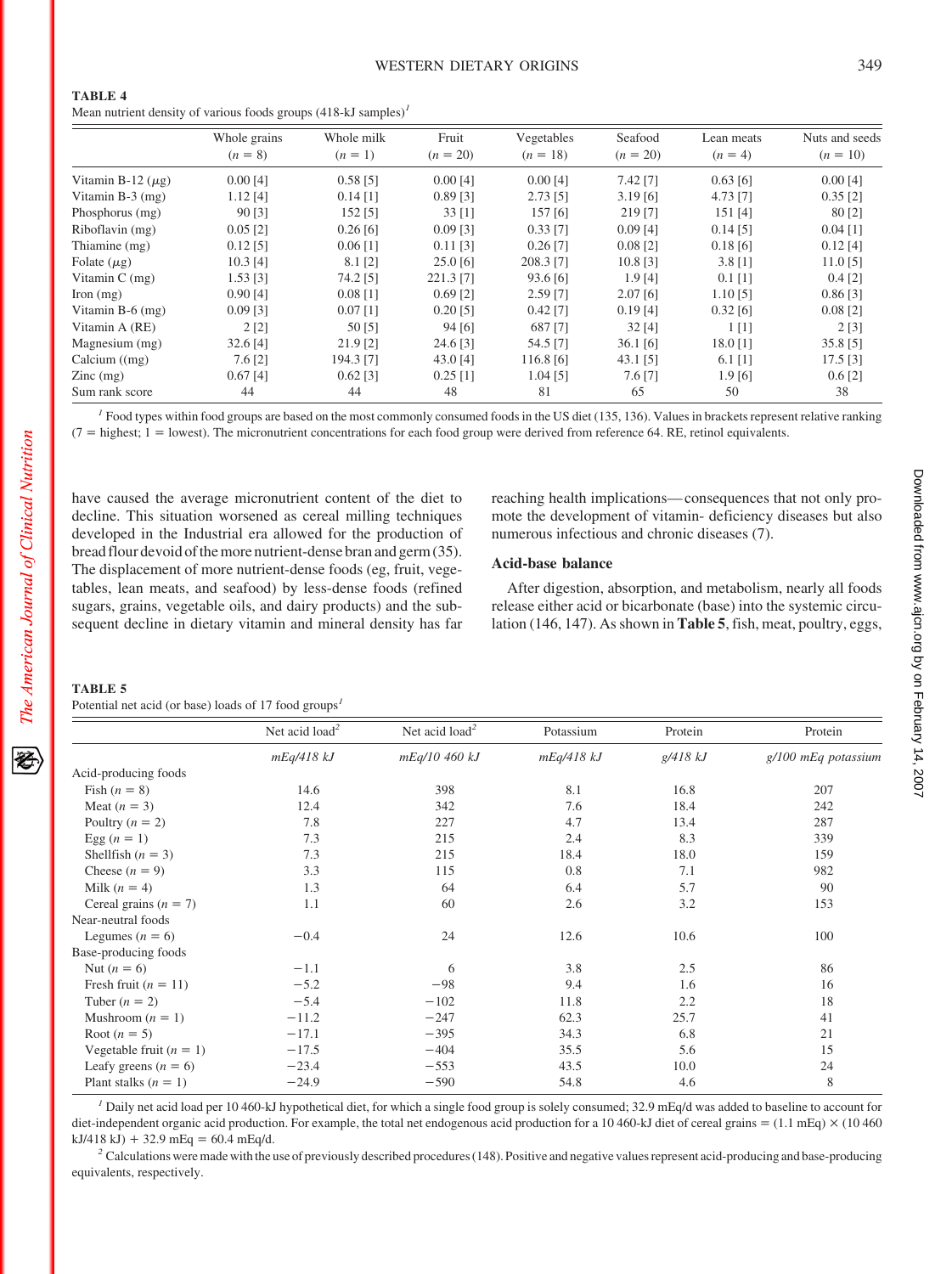shellfish, cheese, milk, and cereal grains are net acid producing, whereas fresh fruit, vegetables, tubers, roots, and nuts are net base producing. Legumes yield near-zero mean acid values, which reflects an overlapping distribution from slightly net acid producing to slightly net base producing. Not shown in Table 5 are energy-dense, nutrient-poor foods such as separated fats and refined sugars that contribute neither to the acid nor the base load. Additionally, salt is net acid producing because of the chloride ion (146).

The typical Western diet yields a net acid load estimated to be 50 mEq/d (148). As a result, healthy adults consuming the standard US diet sustain a chronic, low-grade pathogenic metabolic acidosis that worsens with age as kidney function declines (146, 149). Virtually all preagricultural diets were net base yielding because of the absence of cereals and energy-dense, nutrientpoor foods—foods that were introduced during the Neolithic and Industrial Eras and that displaced base-yielding fruit and vegetables (147). Consequently, a net base-producing diet was the norm throughout most of hominin evolution (147). The known health benefits of a net base-yielding diet include preventing and treating osteoporosis (150, 151), age-related muscle wasting (152), calcium kidney stones (153, 154), hypertension (155, 156), and exercise-induced asthma (157) and slow the progression of age- and disease-related chronic renal insufficiency (158).

### **Sodium-potassium ratio**

The average sodium content (3271 mg/d) of the typical US diet is substantially higher than its potassium content (2620 mg/d) (23). Three dietary factors are primarily responsible for the dietary ratio of sodium to potassium, which is  $>$  1.0. First, 90% of the sodium in Western diets comes from manufactured salt (sodium chloride); hence, the sodium content of naturally occurring foods in the average US diet ( $\approx$ 330 mg) is quite low. Second, vegetable oils and refined sugars, which are essentially devoid of potassium, constitute 36% of the total food energy. The inclusion of these 2 foods into the diet displaces other foods with higher potassium concentrations and thereby reduces the total dietary potassium content. Third, the displacement of vegetables and fruit by whole grains and milk products may further reduce the potassium intake because potassium concentrations in vegetables are 4 and 12 times those in milk and whole grains, respectively, whereas in fruit the potassium concentration is 2 and 5 times that in milk and whole grains (64). Taken together, the addition of manufactured salt to the food supply and the displacement of traditional potassium-rich foods by foods introduced during the Neolithic and Industrial periods caused a 400% decline in the potassium intake while simultaneously initiating a 400% increase in sodium ingestion (4, 12, 159).

The inversion of potassium and sodium concentrations in hominin diets had no evolutionary precedent and now plays an integral role in eliciting and contributing to numerous diseases of civilization. Diets low in potassium and high in sodium may partially or directly underlie or exacerbate a variety of maladies and chronic illnesses, including hypertension, stroke, kidney stones, osteoporosis, gastrointestinal tract cancers, asthma, exercise-induced asthma, insomnia, air sickness, high-altitude sickness, and Meniere's Syndrome (ear ringing) (160–170).

### **Fiber content**

The fiber content  $(15.1 \text{ g/d})$   $(23)$  of the typical US diet is considerably lower than recommended values (25–30 g) (116). Refined sugars, vegetable oils, dairy products, and alcohol are devoid of fiber and constitute an average of 48.2% of the energy in the typical US diet (Table 1). Furthermore, fiber-depleted, refined grains represent 85% of the grains consumed in the United States (Table 1), and because refined grains contain 400% less fiber than do whole grains (by energy), they further dilute the total dietary fiber intake. Fresh fruit typically contains twice the amount of fiber in whole grains, and nonstarchy vegetables contain almost 8 times the amount of fiber in whole grains on an energy basis (64). Fruit and vegetables known to be consumed by hunter-gatherers also maintain considerably more fiber than do their domestic counterparts (145). Contemporary diets devoid of cereal grains, dairy products, refined oils and sugars, and processed foods have been shown to contain significantly more fiber (42.5 g/d) than either current or recommended values (159).

Once again, the displacement of fiber-rich plant foods by novel dietary staples, introduced during the Neolithic and Industrial periods, was instrumental in changing the diets that our species had traditionally consumed—a diet that would have almost always been high in fiber. Soluble fibers (those found primarily in fruit and vegetables) modestly reduce total and LDLcholesterol concentrations beyond those achieved by a diet low in saturated fat and fiber, by slowing gastric emptying, may reduce the appetite and help to control caloric intake (171). Diets low in dietary fiber may underlie or exacerbate constipation, appendicitis, hemorrhoids, deep vein thrombosis, varicose veins, diverticulitis, hiatal hernia, and gastroesophageal reflux (172).

# **SUMMARY**

In the United States and most Western countries, diet-related chronic diseases represent the single largest cause of morbidity and mortality. These diseases are epidemic in contemporary Westernized populations and typically afflict  $50 - 65\%$  of the adult population, yet they are rare or nonexistent in huntergatherers and other less Westernized people. Although both scientists and lay people alike may frequently identify a single dietary element as the cause of chronic disease (eg, saturated fat causes heart disease and salt causes high blood pressure), evidence gleaned over the past 3 decades now indicates that virtually all so-called diseases of civilization have multifactorial dietary elements that underlie their etiology, along with other environmental agents and genetic susceptibility. Coronary heart disease, for instance, does not arise simply from excessive saturated fat in the diet but rather from a complex interaction of multiple nutritional factors directly linked to the excessive consumption of novel Neolithic and Industrial era foods (dairy products, cereals, refined cereals, refined sugars, refined vegetable oils, fatty meats, salt, and combinations of these foods). These foods, in turn, adversely influence proximate nutritional factors, which universally underlie or exacerbate virtually all chronic diseases of civilization: *1*) glycemic load, *2*) fatty acid composition, *3*) macronutrient composition, *4*) micronutrient density, *5*) acidbase balance, *6*) sodium-potassium ratio, and *7*) fiber content. However, the ultimate factor underlying diseases of civilization is the collision of our ancient genome with the new conditions of life in affluent nations, including the nutritional qualities of recently introduced foods. И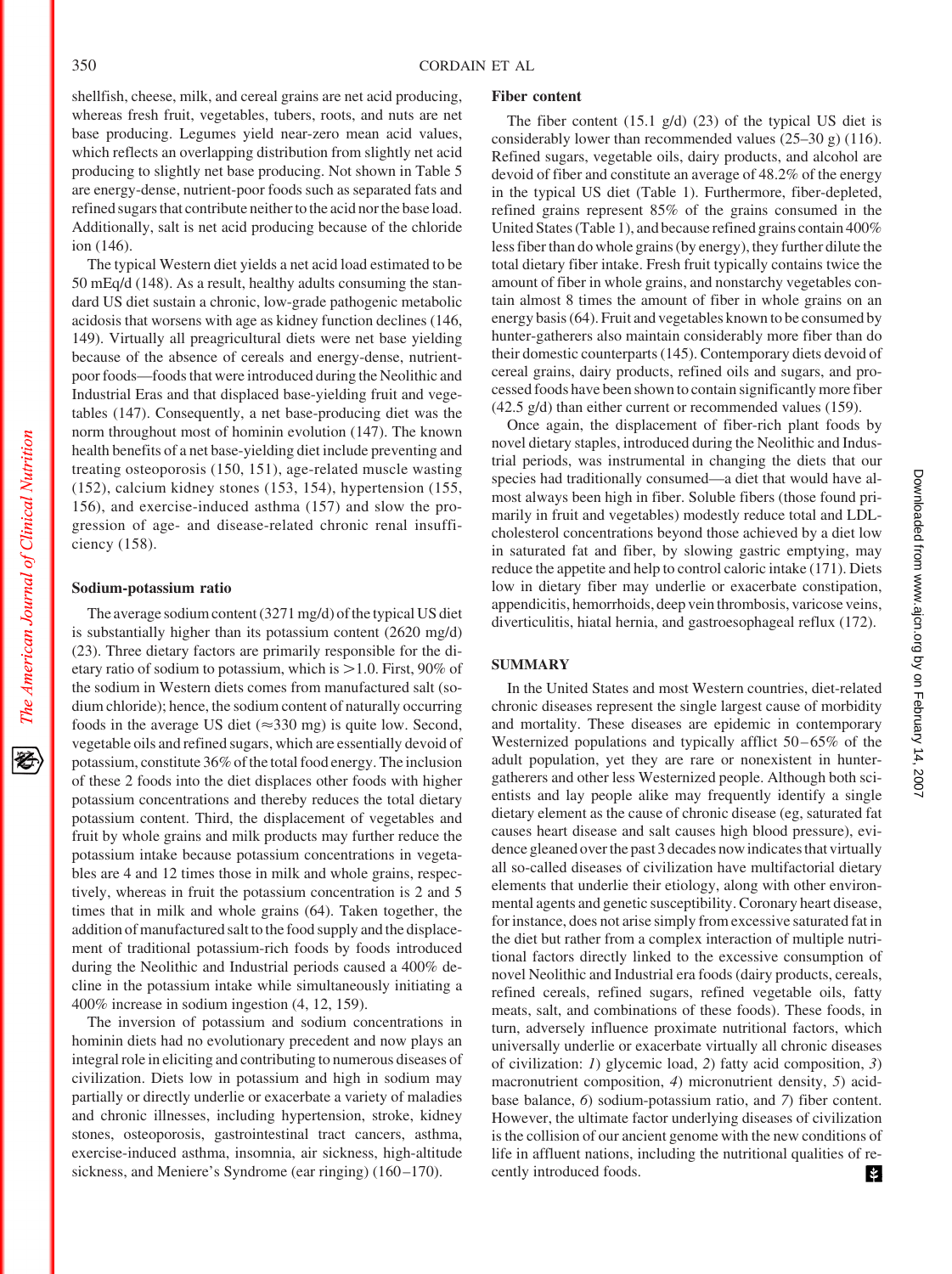LC, SBE, and SL conceived the article and wrote much of the evolutionary, historical, and background perspective. AS edited the health ramification section on acid-base balance and on the sodium-potassium ratio. BAW and NM edited the health ramification section on fatty acid composition. JHO edited and reviewed all sections concerning the health ramifications of CVD and the metabolic syndrome. JBM reviewed the section of the article on glycemic index and fiber. None of the authors had a financial interest or professional or personal affiliation that compromised the scientific integrity of this work.

### **REFERENCES**

- 1. Gould SJ. The structure of evolutionary theory. Cambridge, MA: Harvard University Press, 2002.
- 2. Boaz NT. Evolving health: the origins of illness and how the modern world is making us sick. New York: Wiley & Sons, Inc, 2002.
- 3. Nesse RM, Williams GC. Why we get sick. The new science of Darwinian medicine. New York: Times Books, 1994.
- 4. Eaton SB, Konner MJ. Paleolithic nutrition. A consideration of its nature and current implications. N Engl J Med 1985;312:283–9.
- 5. Eaton SB, Konner M, Shostak M. Stone agers in the fast lane: chronic degenerative diseases in evolutionary perspective. Am J Med 1988;84:  $739 - 49$ .
- 6. Cordain L, Gotshall RW, Eaton SB. Physical activity, energy expenditure and fitness: an evolutionary perspective. Int J Sports Med 1998; 19:328 –35.
- 7. Cordain L. Cereal grains: humanity's double edged sword. World Rev Nutr Diet 1999;84:19 –73.
- 8. CohenMN. Health and the rise of civilization. London: Yale University Press, 1989.
- 9. Abrams HL. The relevance of Paleolithic diet in determining contemporary nutritional needs. J Appl Nutr 1979;31:43–59.
- 10. Truswell AS. Diet and nutrition of hunter-gatherers. In: Health and disease in tribal societies. New York: Elsevier; 1977:213–21.
- 11. Cordain L, Watkins BA, Florant GL, Kehler M, Rogers L, Li Y. Fatty acid analysis of wild ruminant tissues: evolutionary implications for reducing diet-related chronic disease. Eur J Clin Nutr 2002;56:181–91.
- 12. Frassetto L, Morris RC Jr, Sellmeyer DE, Todd K, Sebastian A. Diet, evolution and aging—the pathophysiologic effects of the postagricultural inversion of the potassium-to-sodium and base-to-chloride ratios in the human diet. Eur J Nutr 2001;40:200 –13.
- 13. Hedley AA, Ogden CL, Johnson CL, Carroll MD, Curtin LR, Flegal KN. Prevalence of overweight and obesity among US children, adolescents, and adults, 1999 –2002. JAMA 2004;291:2847–50.
- 14. Allison DB, Fontaine KR, Manson JE, Stevens J, VanItallie TB. Annual deaths attributable to obesity in the United States. JAMA 1999; 282:1530 – 8.
- 15. American Heart Association. Heart and stroke statistics—2004 update. Dallas: American Heart Association, 2003.
- 16. Siris ES, Miller PD, Barrett-Connor E, et al. Identification and fracture outcomes of undiagnosed low bone mineral density in postmenopausal women. Results from the National Osteoporosis Risk Assessment. JAMA 2001;286:2815–22.
- 17. National Osteoporosis Foundation. Osteoporosis: review of the evidence for prevention, diagnosis, and treatment and cost-effectiveness analysis. Osteoporos Int 1998;8(suppl):S1-88.
- 18. American Cancer Society. Cancer facts & figures 2004. Atlanta: American Cancer Society, 2004.
- 19. Wood B. Palaeoanthropology: hominid revelations from Chad. Nature 2002;418:133–5.
- 20. Cordain L, Brand Miller J, Eaton SB, Mann N, Holt SHA, Speth JD. Plantto animal subsistence ratios and macronutrient energy estimations in world wide hunter-gatherer diets. Am J Clin Nutr 2000;71:682–92.
- 21. Cordain L, Eaton SB, Brand Miller J, Mann N, Hill K. The paradoxical nature of hunter-gatherer diets: meat based, yet non-atherogenic. Eur J Clin Nutr 2002;56(suppl):S42–52.
- 22. Gerrior S, Bente L. Nutrient content of the U.S. food supply, 1909-99: a summary report. Washington, DC: US Department of Agriculture, Center for Nutrition Policy and Promotion, 2002. (Home Economics report no. 55.)
- 23. US Department of Agriculture, Agricultural Research Service. Data tables: results from USDA's 1994-96 Continuing Survey of Food Intakes by Individuals and 1994-96 Diet and Health Knowledge Survey.

ARS Food Surveys Research Group, 1997. Internet: (available under "Releases"): http://www.barc.usda.gov/bhnrc/ foodsurvey/ home.htm (accessed 11 May 2004).

- 24. US Department of Agriculture, Economic Research Service. Food Consumption (per capita) data system, sugars/sweeteners. 2002. Internet: http://www.ers.usda.gov/Data/foodconsumption/datasystem.asp (accessed 11 May 2004).
- 25. Hiendleder S, Kaupe B, Wassmuth R, Janke A. Molecular analysis of wild and domestic sheep questions current nomenclature and provides evidence for domestication from two different subspecies. Proc R Soc Lond B 2002;269:893–904.
- 26. Luikart G, Gielly L, Excoffier L, Vigne J, Bouvet J, Taberlet P.Multiple maternal origins and weak phylogeographic structure in domestic goats. Proc Natl Acad SciUSA 2001;98:5927–32.
- 27. Loftus RT, Ertugrul O, Harba AH, et al. A microsatellite survey of cattle from a centre of origin: the Near East. Mol Ecol 1999;8:2015–22.
- 28. Copley MS, Berstan R, Dudd SN, et al. Direct chemical evidence for widespread dairying in prehistoric Britain. Proc Natl Acad Sci U S A 2003;100:1524 –9.
- 29. Wright K. The origins and development of ground stone assemblages in Late Pleistocene Southwest Asia. Paleorient 1991;17:19 – 45.
- 30. Bar-Yosef O. The Natufian culture in the Levant, threshold to the origins of agriculture. Evol Anthropol 1998;6:159 –77.
- 31. Salami F, Ozkan H, Brandolini A, Schafer-Pregl R, MartinW. Genetics and geography of wild cereal domestication in the near east. Nat Rev Genet 2003;3:429 – 41.
- 32. Keeley LH. The use of plant foods among hunter-gatherers: a crosscultural survey. In: Anderson PC, ed. Prehistoire de l'agriculture. Nouvelles approches experimentales et ethnographiques. (Prehistoric agriculture. New experimental approaches and ethnography.) Paris: National Center for Scientific Research, 1992:29 –38 (in French).
- 33. Eaton SB. Humans, lipids and evolution. Lipids 1992;27:814 –20.
- 34. Harlan JR. 1992. Wild grass seed harvesting and implications for domestication. In: Anderson PC, ed. Prehistoire de l'agriculture. Nouvelles approches experimentales et ethnographiques. Paris: National Center for Scientific Research, 1992;21–7.
- 35. Storck J, Teague WD. Flour for man's bread, a history of milling. Minneapolis: University of Minnesota Press, 1952.
- 36. Nelson JH. Wheat: its processing and utilization. Am J Clin Nutr 1985;  $41:1070 - 6.$
- 37. Galloway JH. 2000. Sugar. In: Kiple KF, Ornelas KC, eds. The Cambridge world history of food. Vol 1. Cambridge: Cambridge University Press, 2000:437-49.
- 38. Cleave TL. The saccharine disease. Bristol, United Kingdom: John Wright & Sons, Ltd, 1974;1974:6 –27.
- 39. Ziegler E. Secular changes in the stature of adults and the secular trend of modern sugar consumption. Z Kinderheilkd 1967;99:146 – 66.
- Meehan B. Shell bed to shell midden. Canberra, Australia: Australian Institute of Aboriginal Studies, 1982.
- 41. Hawkes K, Hill K, O'Connell JF.Why hunters gather: optimal foraging and the Ache of eastern Paraguay. Am Ethnologist 1982;9:379 –98.
- 42. Hanover LM, White JS. Manufacturing, composition, and applications of fructose. Am J Clin Nutr 1993;58(suppl):724S–32S.
- 43. O'Keefe SF. 2000. An overview of oils and fats, with a special emphasis on olive oil. In: Kiple KF, Ornelas KC, eds. The Cambridge world history of food. Vol 1. Cambridge, United Kingdom: Cambridge University Press, 2000:375–97.
- 44. Emken EA. Nutrition and biochemistry of trans and positional fatty acid isomers in hydrogenated oils. Annu Rev Nutr 1984;4:339 –76.
- 45. McGovern PE, Voigt MM, Glusker DL, Exner LJ. Neolithic resinated wine. Nature 1996;381:480-1.
- 46. Rudolph MH, McGovern PE, Badler VR. Chemical evidence for ancient beer. Nature 1992;360:24.
- 47. Comer J. Distilled beverages. In: Kiple KF, Ornelas KC, eds. The Cambridge world history of food. Vol 1. Cambridge, United Kingdom: Cambridge University Press, 2000:653-64.
- 48. Newman J.Wine. In: Kiple KF, Ornelas KC, eds. The Cambridge world history of food. Vol 1. Cambridge, United Kingdom: Cambridge University Press, 2000;730 –7.
- 49. Eaton SB, Shostak M, Konner M. The paleolithic prescription. New York: Harper and Row Publishers, 1988.
- 50. James WP, Ralph A, Sanchez-Castillo CP. The dominance of salt in manufactured food in the sodium intake of affluent societies. Lancet 1987;1:426 –9.

移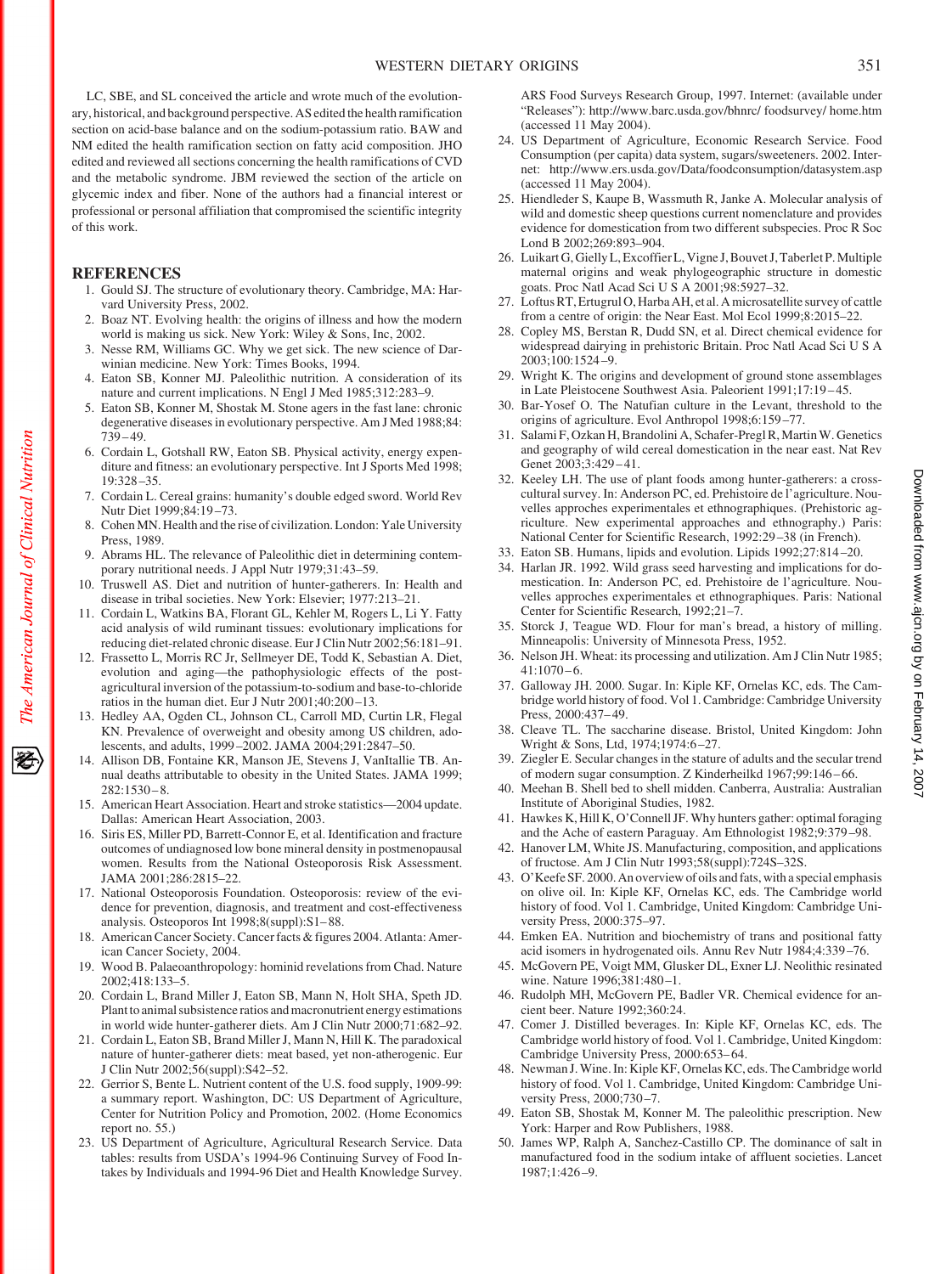- 51. Kurlansky M. Salt: a world history. New York: Walker and Company, 2002.
- 52. Weller O. The earliest salt exploitation in Europe: a salt mountain in the Spanish Neolithic. Antiquity 2002;76:317-8.
- 53. Norton SA. Salt consumption in ancient Polynesia. Perspect Biol Med 1992;5:160 – 81.
- 54. Denton D. The hunger for salt. An anthropological, physiological and medical analysis. New York: Springer, 1984.
- 55. Brothwell D, Brothwell P. Food in antiquity: a survey of the diet of early peoples. New York: Frederick A Praeger Publishers, 1969.
- 56. Pitts CG, Bullard TR. Some interspecific aspects of body composition in mammals. In: Body composition in animals and man. Washington, DC: National Academy of Sciences, 1968:45–70. (Publication 1598.)
- 57. Spiess AE. Reindeer and caribou hunters: an archaeological study. New York: Academic Press, 1979.
- 58. Mercer JG. Regulation of appetite and body weight in seasonal mammals. Comp Biochem Physiol Part C 1998;119:295–303.
- 59. Shackleton CM, Granger JE. Bone marrow fat index and kidney-fat of several antelope species from Transkei. S Afr J Wildl Res 1989;19: 129 –34.
- 60. Stahl WR. Organ weights in primates and other mammals. Science 1965;150:1039 – 42.
- 61. Calder WA. Size, function and life history. Cambridge, United Kingdom: Harvard University Press, 1984.
- 62. Meadows SD, Hakonson TE. Contributions of tissues to body mass in elk. J Wildl Manage 1982;46:838 – 41.
- 63. Hakonson TE, Whicker FW. The contribution of various tissues and organs to total body mass in mule deer. J Mammal 1971;52:628 –30.
- 64. First Data Bank. Nutritionist V nutrition software, version 2.3. San Bruno, CA: First Data Bank, 2000.
- 65. Rule DC, Broughton KS, Shellito SM, Maiorano G. Comparison of muscle fatty acid profiles and cholesterol concentrations of bison, beef cattle, elk, and chicken. J Anim Sci 2002;80:1202–11.
- 66. Whitaker JW. Feedlot empire: beef cattle feeding in Illinois and Iowa, 1840-1900. Ames, IA: The Iowa State University Press, 1975.
- 67. Wells RS, Preston RL. Effects of repeated urea dilution measurement on feedlot performance and consistency of estimated body composition in steers of different breed types. J Anim Sci 1998;76:2799 – 804.
- 68. Pollan M. Power steer. New York Times Magazine. 2002. Internet: http://www.nytimes.com/2002/03/31/magazine/31BEEF.html (accessed 11 May 2004).
- 69. Kidwell B. All grass, no grain. Progressive Farmer Magazine, 8 October 2002: Internet: http://www.progressivefarmer.com/farmer/magazine/article/0,14730,355103,00.html (accessed May 11, 2004).
- 70. Jenkins DJ, Wolever TM, Taylor RH, et al. Glycemic index of foods: a physiological basis for carbohydrate exchange. Am J Clin Nutr 1981;  $34:362-6.$
- 71. Liu S, Willett WC. Dietary glycemic load and atherothrombotic risk. Curr Atheroscler Rep 2002;4:454 – 61.
- 72. Foster-Powell K, Holt SH, Brand-Miller JC. International table of glycemic index and glycemic load values: 2002. Am J Clin Nutr 2002; 76:5–56.
- 73. Thorburn AW, Brand JC, Truswell AS. Slowly digested and absorbed carbohydrate in traditional bushfoods: a protective factor against diabetes? Am J Clin Nutr 1987;45:98 –106.
- 74. Wolever TM, Jenkins DJ. The use of the glycemic index in predicting the blood glucose response to mixed meals. Am J Clin Nutr 1986;43: 167–72.
- 75. Jenkins DJ, Wolever TM, Collier GR, et al. Metabolic effects of a low-glycemic diet. Am J Clin Nutr 1987;46:968 –75.
- 76. Miller JC. Importance of glycemic index in diabetes. Am J Clin Nutr 1994;59(suppl):747S–52S.
- 77. Ludwig DS. The glycemic index: physiological mechanisms relating obesity, diabetes, and cardiovascular disease. JAMA 2002;287: 2414 –23.
- 78. Cordain L, Eades MR, Eades MD. Hyperinsulinemic diseases of civilization: more than just syndrome X. Comp Biochem Physiol Part A 2003;136:95–112.
- 79. Reaven GM. Pathophysiology of insulin resistance in human disease. Physiol Rev 1995;75:473– 86.
- 80. Cordain L, Eaton SB, Brand Miller J, Lindeberg S, Jensen C. An evolutionary analysis of the aetiology and pathogenesis of juvenileonset myopia. Acta Opthalmol Scand 2002;80:125–35.
- 81. Cordain L, Lindeberg S, Hurtado M, Hill K, Eaton SB, Brand-Miller J.

Acne vulgaris: a disease of western civilization. Arch Dermatol 2002; 138:1584 –90.

- 82. Schaeffer O. When the Eskimo comes to town. Nutr Today 1971;  $6:8 - 16$ .
- 83. Trowell HC. From normotension to hypertension in Kenyans and Ugandans 1928 –1978. East Afr Med J 1980;57:167–73.
- 84. Ostman EM, Liljeberg Elmstahl HG, Bjorck IM. Inconsistency between glycemic and insulinemic responses to regular and fermented milk products. Am J Clin Nutr 2001;74:96 –100.
- 85. Thorburn AW, Storlien LH, Jenkins AB, Khouri S, Kraegen EW. Fructose-induced in vivo insulin resistance and elevated plasma triglyceride levels in rats. Am J Clin Nutr 1989;49:1155– 63.
- 86. Taghibiglou C, Carpentier A, Van Iderstine SC, et al. Mechanism of hepatic very low density lipoprotein overproduction in insulin resistance. J Biol Chem 2000;275:8416 –25.
- 87. Reiser S, Powell AS, Scholfield DJ, Panda P, Fields M, Canary JJ. Day-long glucose, insulin, and fructose responses of hyperinsulinemic and non-hyperinsulinemic men adapted to diets containing either fructose or high-amylose cornstarch. Am J Clin Nutr 1989;50:1008 –14.
- 88. Dirlewanger M, Schneiter P, Jequier E, Tappy L. Effects of fructose on hepatic glucose metabolism in humans. Am J Physiol Endocrinol Metab 2000;279:E907–11.
- 89. Mayes PA. Intermediary metabolism of fructose. Am J Clin Nutr 1993;58 (suppl):754S– 65S.
- Elliott SS, Keim NL, Stern JS, Teff K, Havel PJ. Fructose, weight gain, and the insulin resistance syndrome. Am J Clin Nutr 2002;76:911–22.
- 91. Rossetti L, Giaccari A, DeFronzo RA. Glucose toxicity. Diabetes Care 1990;13:610 –30.
- 92. McClain PA. Hexosamines as mediators of nutrient sensing and regulation in diabetes. J Diabetes Complications 2002;16:72– 80.
- 93. Del Prato S, Leonetti F, Simonson DC, Sheehan P, Matsuda M, De-Fronzo RA. Effect of sustained physiologic hyperinsulinaemia and hyperglycaemia on insulin secretion and insulin sensitivity in man. Diabetologia 1994;37:1025–35.
- 94. Thomson MJ, Williams MG, Frost SC. Development of insulin resistance in 3T3–L1 adipocytes. J Biol Chem 1997;272:7759 – 64.
- 95. Zammit VA, Waterman IJ, Topping D, McKay G. Insulin stimulation of hepatic triacylglycerol secretion and the etiology of insulin resistance. J Nutr 2001;131:2074 –7.
- 96. Boden G, Shulman GI. Free fatty acids in obesity and type 2 diabetes: defining their role in the development of insulin resistance and beta-cell dysfunction. Eur J Clin Invest 2002;32(suppl 3):14 –23.
- 97. Institute of Medicine of the National Academies. Dietary fats: total fat and fatty acids. In: Dietary reference intakes for energy, carbohydrate, fiber, fat, fatty acids, cholesterol, protein, and amino acids (macronutrients). Washington, DC: The National Academy Press, 2002:335– 432.
- 98. Kris-Etherton PM, Harris WS, Appel LJ. Fish consumption, fish oil, omega-3 fatty acids, and cardiovascular disease. Circulation 2002;106: 2747–57.
- 99. Simopoulos AP. Omega-3 fatty acids in inflammation and autoimmune disease. J Am Coll Nutr 2002;21:495–505.
- 100. Spady DK, Woollett LA, Dietschy JM. Regulation of plasma LDLcholesterol levels by dietary cholesterol and fatty acids. Annu Rev Nutr 1993;13:355– 81.
- 101. Mustad VA, Etherton TD, Cooper AD, et al. Reducing saturated fat intake is associated with increased levels of LDL receptors on mononuclear cells in healthy men and women. J Lipid Res 1997;38:459 – 68.
- 102. Stamler J, Daviglus ML, Garside DB, Dyer AR, Greenland P, Neaton JD. Relationship of baseline serum cholesterol levels in 3 large cohorts of younger men to long-term coronary, cardiovascular, and all-cause mortality and to longevity. JAMA 2000;19:284:311– 8.
- 103. GISSI-Prevention Investigators. Dietary supplementation with  $n-3$ polyunsaturated fatty acids and vitamin E after myocardial infarction: results of the GISSI-Prevenzione trial. Gruppo Italiano per lo Studio della Sopravvivenza nell'Infarto miocardico. Lancet 1999; 354:447–55.
- 104. Nelson GJ, Schmidt PC, Kelley DS. Low-fat diets do not lower plasma cholesterol levels in healthy men compared to high-fat diets with similar fatty acid composition at constant caloric intake. Lipids 1995;30: 969 –76.
- 105. Rifai N, Ridker PM. Inflammatory markers and coronary heart disease. Curr Opin Lipidol 2002;13:383–9.
- 106. Ridker PM, Fifai N, Rose L, Buring JE, Cook NR. Comparison of

The American Journal of Clinical Nutrition

祬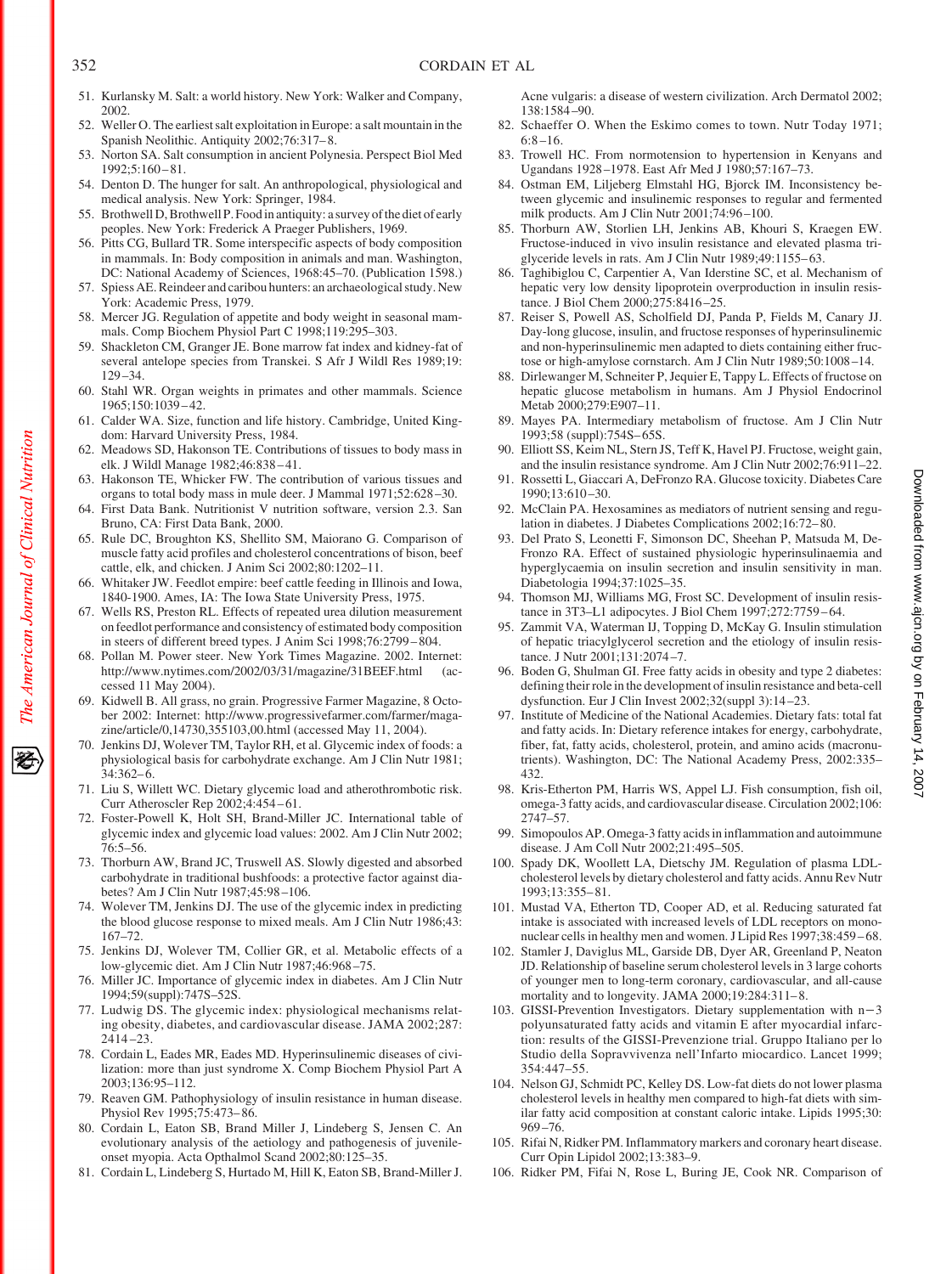C-reactive protein and low-density lipoprotein cholesterol levels in the prediction of first cardiovascular events. N Engl J Med 2002; 347:1557– 65.

- 107. Liu S, Manson JE, Buring JE, Stampfer MJ, Willett WC, Ridker PM. Relation between a diet with a high glycemic load and plasma concentrations of high-sensitivity C-reactive protein in middle-aged women. Am J Clin Nutr 2002;75:492– 8.
- 108. Madsen T, Skou HA, Hansen VE, et al. C-reactive protein, dietary n-3 fatty acids, and the extent of coronary artery disease. Am J Cardiol 2001;88:1139 – 42.
- 109. Tchernof A, Nolan A, Sites CK, Ades PA, Poehlman ET. Weight loss reduces C-reactive protein levels in obese postmenopausal women. Circulation 2002;105:564 –9.
- 110. Subar AF, Krebs-Smith SM, Cook A, Kahle LL. Dietary sources of nutrients among US adults, 1989 to 1991. J Am Diet Assoc 1998;98: 537– 47.
- 111. Cordain L. The paleo diet. New York: Wiley, Inc, 2002.
- 112. Kris-Etherton PM, Taylor DS, Yu-Poth S, et al. Polyunsaturated fatty acids in the food chain in the United States. Am J Clin Nutr 2000; 71(suppl):179S– 88S.
- 113. Ascherio A, Hennekens CH, Buring JE, Master C, Stampfer MJ, Willett WC. Trans-fatty acids intake and risk of myocardial infarction. Circulation 1994;89:94 –101.
- 114. Allison DB, Egan SK, Barraj LM, Caughman C, Infante M, Heimbach JT. Estimated intakes of trans fatty and other fatty acids in the US population. J Am Diet Assoc 1999;99:166 –74.
- 115. US Department of Agriculture. The food guide pyramid. Center for Nutrition Policy and Promotion. 2000. Internet: http://www- .pueblo.gsa.gov/cic\_text/food/food-pyramid/main.htm (accessed 11 May 2004). (Home and Garden Bulletin 252.)
- 116. Krauss RM, Eckel RH, Howard B, et al. AHA dietary guidelines: revision 2000: a statement for healthcare professionals from the Nutrition Committee of the American Heart Association. Circulation 2000;102:2284 –99.
- 117. Richards MP, Pettitt PB, Trinkaus E, Smith FH, Paunovic M, Karavanic. I. Neanderthal diet at Vindija and Neanderthal predation: the evidence from stable isotopes. Proc Natl Acad Sci U S A 2000;97: 7663– 6.
- 118. Richards MP, Hedges RM. Focus: Gough's Cave and Sun Hole Cave human stable isotope values indicate a high animal protein diet in the British Upper Palaeolithic. J Archaeol Sci 2000;27:1–3.
- 119. O'Dea K. Marked improvement in carbohydrate and lipid metabolism in diabetic Australian Aborigines after temporary reversion to traditional lifestyle. Diabetes 1984;33:596 – 603.
- 120. O'Dea K, Traianedes K, Ireland P, et al. The effects of diet differing in fat, carbohydrate, and fiber on carbohydrate and lipid metabolism in type II diabetes. J Am Diet Assoc 1989;89:1076 – 86.
- 121. Wolfe BM, Giovannetti PM. Short term effects of substituting protein for carbohydrate in the diets of moderately hypercholesterolemic human subjects. Metabolism 1991;40:338 – 43.
- 122. Wolfe BM, Giovannetti PM. High protein diet complements resin therapy of familial hypercholesterolemia. Clin Invest Med 1992;15:  $349 - 59$ .
- 123. Wolfe BM, Piche LA. Replacement of carbohydrate by protein in a conventional-fat diet reduces cholesterol and triglyceride concentrations in healthy normolipidemic subjects. Clin Invest Med 1999;22:  $140 - 8.$
- 124. Seino Y, Seino S, Ikeda M, Matsukura S, Imura H. Beneficial effects of high protein diet in treatment of mild diabetes. Hum Nutr Appl Nutr 1983;37 A(3):226 –30.
- 125. Piatti PM, Monti F, Fermo I, et al. Hypocaloric high-protein diet improves glucose oxidation and spares lean body mass: comparison to hypocaloric high-carbohydrate diet. Metabolism 1994;43:1481–7.
- 126. Hu FB, Stampfer MJ, Manson JE, et al. Dietary protein and risk of ischemic heart disease in women. Am J Clin Nutr 1999;70:221–7.
- 127. Stolzenberg-Solomon RZ, Miller ER III, Maguire MG, Selhub J, Appel LJ. Association of dietary protein intake and coffee consumption with serum homocysteine concentrations in an older population. Am J Clin Nutr 1999;69:467–75.
- 128. Mann NJ, Li D, Sinclair AJ, et al. The effect of diet on plasma homocysteine concentrations in healthy male subjects. Eur J Clin Nutr 1999; 53:895–99.
- 129. Mezzano D, Munoz X, Martinez C, et al. Vegetarians and cardiovascular risk factors: hemostasis, inflammatory markers and plasma homocysteine. Thromb Haemost 1999;81:913–7.
- 130. Obarzanek E, Velletri PA, Cutler JA. Dietary protein and blood pressure. JAMA 1996;275:1598-603.
- 131. Burke V, Hodgson JM, Beilin LJ, Giangiulioi N, Rogers P, Puddey IB. Dietary protein and soluble fiber reduce ambulatory blood pressure in treated hypertensives. Hypertension 2001;38:821-6.
- 132. Klag MJ, Whelton PK. The decline in stroke mortality. An epidemiologic perspective. Ann Epidemiol 1993;3:571–5.
- 133. Kinjo Y, Beral V, Akiba S, et al. Possible protective effect of milk, meat and fish for cerebrovascular disease mortality in Japan. J Epidemiol 1999;9:268 –74.
- 134. Crovetti R, Porrini M, Santangelo A, Testolin G. The influence of thermic effect of food on satiety. Eur J Clin Nutr 1998;52:482– 8.
- 135. Stubbs RJ. Nutrition Society Medal Lecture. Appetite, feeding behaviour and energy balance in human subjects. Proc Nutr Soc 1998;57: 341–56.
- 136. Skov AR, Toubro S, Ronn B, Holm L, Astrup A. Randomized trial on protein vs carbohydrate in ad libitum fat reduced diet for the treatment of obesity. Int J Obes Relat Metab Disord 1999;23:528 –36.
- 137. Baba NH, Sawaya S, Torbay N, Habbal Z, Azar S, Hashim SA. 1999. High protein vs high carbohydrate hypoenergetic diet for the treatment of obese hyperinsulinemic subjects. Int J Obes Relat Metab Disord 1999;23:1202– 6.
- 138. Layman DK. The role of leucine in weight loss diets and glucose homeostasis J Nutr 2003;133:261S–7S.
- 139. Westerterp-Plantenga MS, Lejeune MP, Nijs I, van Ooijen M, Kovacs EM. High protein intake sustains weight maintenance after body weight loss in humans. Int J Obes Relat Metab Disord. 2004;28:57– 64.
- 140. Johnston CS, Tjonn SL, Swan PD. High-protein, low-fat diets are effective for weight loss and favorably alter biomarkers in healthy adults. J Nutr 2004;134:586 –91.
- 141. Wald DS, Law M, Morris JK. Homocysteine and cardiovascular disease: evidence on causality from a meta-analysis. BMJ 2002;325:1202– 8.
- 142. Meleady R, Graham I. Plasma homocysteine as a cardiovascular risk factor: causal, consequential, or of no consequence? Nutr Rev 1999; 57:299 –305.
- 143. Kurtzweil P. Nutritional info available for raw fruits, vegetables, fish. FDA Consumer Magazine. May 1993. US Health and Human Services, Food and Drug Administration, Rockville, MD. Internet: http://www- .fda.gov/fdac/special/foodlabel/raw.html (accessed 11 May 2004).
- 144. US Department of Agriculture, Economic Research Service. 1999. America's eating habits: changes and consequences. Elizabeth Frazao, ed. Washington, DC. Internet: http://www.ers.usda.gov/ publications/ aib750/aib750app.pdf (accessed 11 May 2004). (Agriculture Information Bulletin No. 750.)
- 145. Brand-Miller JC, Holt SH. Australian aboriginal plant foods: a consideration of their nutritional composition and health implications. Nutr Res Rev 1998;11:5–23.
- 146. Frassetto LA, Todd KM, Morris RC, Sebastian A. Estimation of net endogenous noncarbonic acid production in humans from diet potassium and protein contents. Am J Clin Nutr 1998;68:576 – 83.
- 147. Sebastian A, Frassetto LA, Sellmeyer DE, Merriam RL, Morris RC. Estimation of the net acid load of the diet of ancestral preagricultural *Homo sapiens* and their hominid ancestors. Am J Clin Nutr 2002;76: 1308 –16.
- 148. Lemann J. Relationship between urinary calcium and net acid excretion as determined by dietary protein and potassium: a review. Nephron 1999;81(suppl 1):18 –25.
- 149. Frassetto L, Morris RC, Sebastian A. Effect of age on blood acid-base composition in adult humans: role of age-related renal functional decline. Am J Physiol 1996;271:1114 –22.
- 150. Sebastian A, Harris ST, Ottaway JH, Todd KM, Morris RC Jr. Improved mineral balance and skeletal metabolism in post-menopausal women treated with potassium bicarbonate. N Engl J Med 1994;330:  $1776 - 81$ .
- 151. Bushinsky DA. Metabolic alkalosis decreases bone calcium efflux by suppressing osteoclasts and stimulating osteoblasts. Am J Physiol 1996;271:F216 –22.
- 152. Frassetto L, Morris RC Jr, Sebastian A. Potassium bicarbonate reduces urinary nitrogen excretion in postmenopausal women. J Clin Endocrinol Metab 1997;82:254 –9.

移